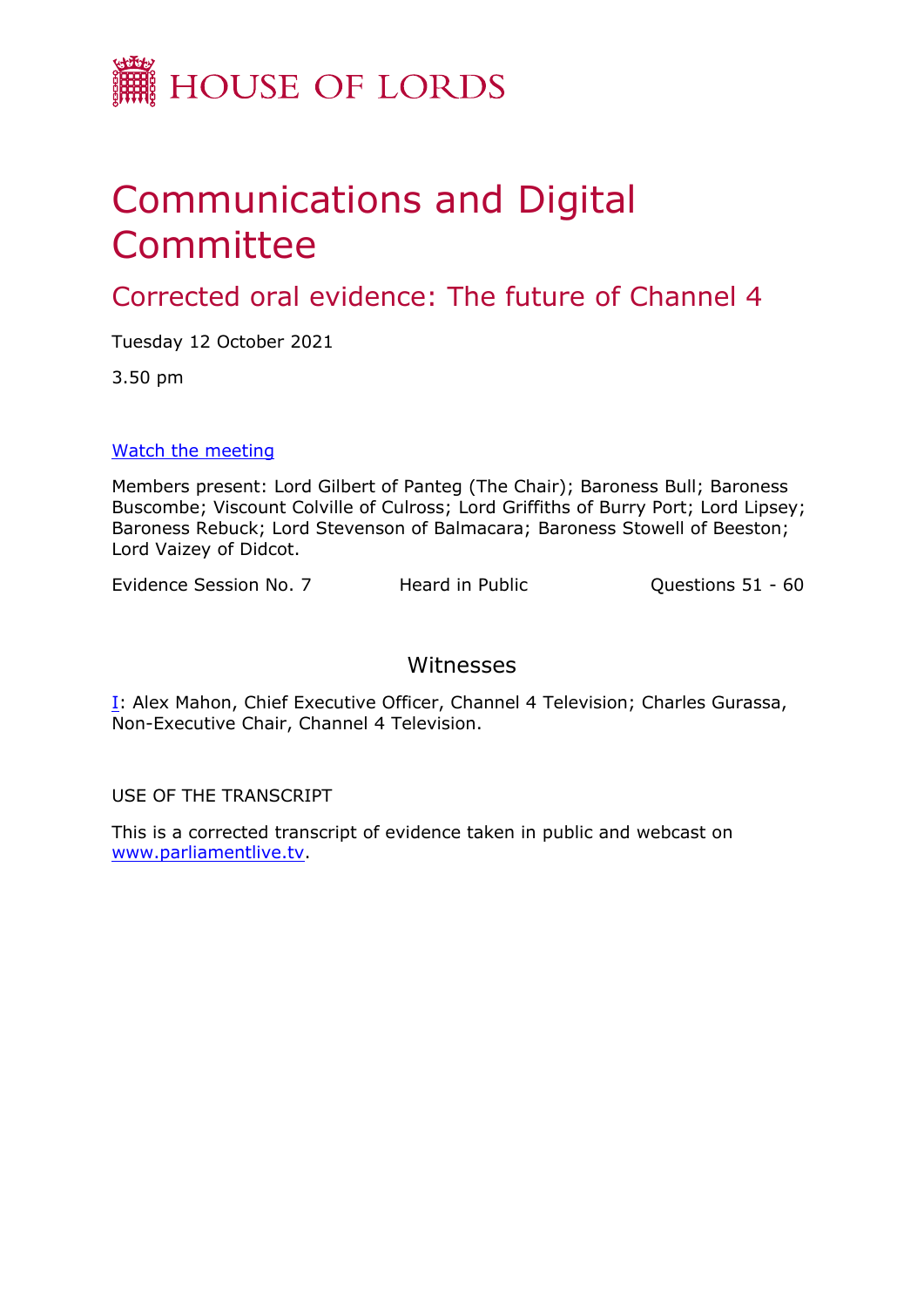## <span id="page-1-0"></span>Examination of witnesses

Alex Mahon and Charles Gurassa.

Q51 **The Chair:** We move from a former chair and a former chief executive to the current chair and current chief executive of Channel 4. Welcome. Thank you very much for coming along and giving us evidence. Alex Mahon is chief executive of Channel 4, and Charles is current chair of Channel 4.

Shall we start by exploring the business model? I am keen to understand why you see the world so differently from our immediate previous witnesses, who disputed whether Channel 4 was likely to face rapid or slow, agonising decline, but none the less saw serious decline ahead of Channel 4 on the basis of its current business model.

Claire Enders, who is an undisputed analyst in this area, had a quite measured view of the future of Channel 4. She felt that you could carry on as you are. It would be a bit unexciting and you would deliver your remit for some time. But there was a much more exciting future for you in which you invested in your own material, produced content for others and, perhaps most convincingly for you, got the Government off your back. That would galvanise investment and came with a change in ownership model.

I have read both of your submissions to DCMS and to this committee, and you do not seem to see any upside at all in the privatisation of Channel 4. You have considered it and rejected all arguments. I just wondered, Charles, as chair in the boardroom—and presumably you authorised both these documents; these are both board-authorised documents—whether you saw any upsides for Channel 4 in a change in ownership model or in addressing some of those issues around the publisher model, or whether you rejected them.

*Charles Gurassa:* As a board, our job is not to take a position on ownership. Ownership is ultimately a decision for Parliament. Our role as a board is stewardship of the organisation that exists, to ensure that it is long-term sustainable and delivering the public remit that Parliament has asked us to deliver. That is what we, in governance terms, see that Alex and her excellent team deliver.

In response to the latest consultation, which is the second in my tenure and, I think, the fifth in the history of Channel 4, we as a board looked at a document that was issued by government. It was something of a surprise to us, because it was not a policy issue that had emerged as part of any manifesto leading into the last election. It emerged without any warning. DCMS, led by the then Secretary of State, had formed a view that privatisation was potentially the best outcome for the future of Channel 4. As a board, our view is simply to advise all interested parties of our analysis of our current status, and the potential implications of different change.

When we looked at the consultation document, the consultation presumed that privatisation was the best answer, and we puzzled about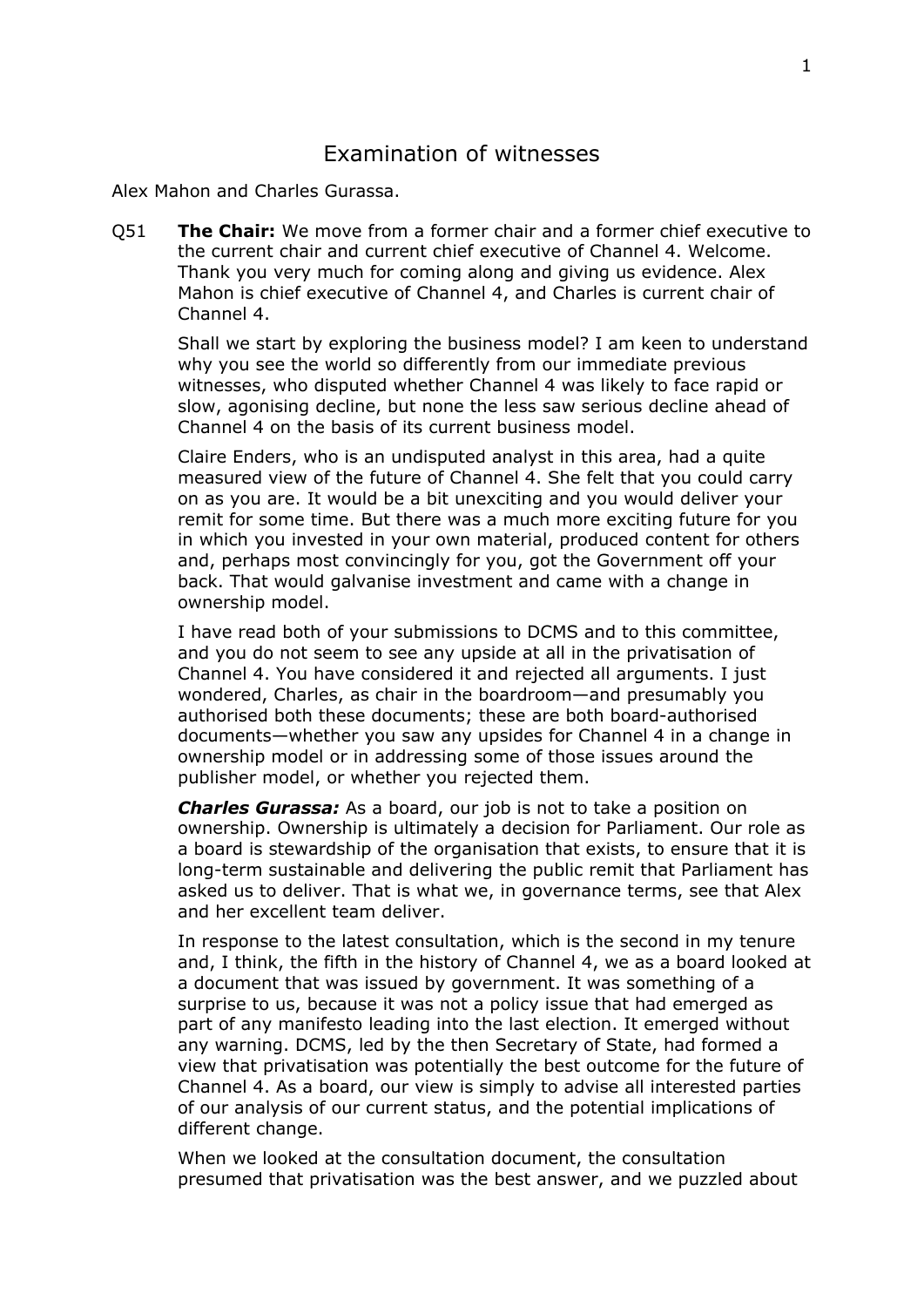that. We thought it would have been perfectly reasonable for the document to say, "We should look at all options for Channel 4, including privatisation, and we'll look at the evidence and analyse the pros and cons of each", but it did not. It said, "The answer is probably privatisation".

We then asked the question, "It's for government to form the view, but what's the evidence and analysis that supports that position? Where is the detailed insight that has led them to that conclusion? What is it about our current model, our current sustainability and the analysis of the future that leads to the conclusion that this is the right answer?" We could not find any. When we asked, there was not any.

When we looked at the issue, we recognised that there are a series of risks in terms of change of ownership, and you will, I am sure, have heard of many of these in your own evidence. We look at the facts of the current situation, which are that Channel 4 is performing the best ever in its history. It is not just performing well; this year, it will be the best ever. Despite all these cataclysmic descriptions of the environment in which it is operating—global players with their absolutely huge war chests of investment in content, the very considerable domestic competition, and the move of young people on to digital platforms and YouTube—we are, this year, going to produce the best results in our history.

Not only that, but we are delivering growing audiences and cut-through creative content, and, importantly, leading the way among terrestrial broadcasters in delivering content digitally in a format that particularly young audiences want to consume. Our growth in that area—and I am sure Alex will refer to this later—is spectacular. It is another 30% this year.

Let us sit back and ask, "What's the issue here?" Is this organisation, as we heard from the previous witnesses, on the cliff edge and about to fall off it? Just to put the record straight, given some of the previous comments, we talk to external advisers, not just our internal colleagues. We talk to the Claire Enders, the O&Os and all the famous names in the media industry to get their views. We do not see that cataclysmic dropoff. We see a changing and highly competitive market, but we also see that Alex and team have put together a very well-thought through and, at present, well-delivered strategy called Future4, which is delivering an effective digital future and growing our income and audiences.

No board can ever be complacent. We sit there and worry about this stuff all the time. Twice a year, we sit together in strategy sessions, where we question and challenge ourselves. We stress test and look at worst-case scenarios. We look at how our competitors might behave. We get external speakers to come in and challenge our orthodoxy. Our analysis to date has said that this is an organisation that is performing well, is delivering its remit and has a road map and strategy that will enable it to continue to be effective and sustainable, and to deliver its remit.

**The Chair:** That is what Claire Enders described as "surviving".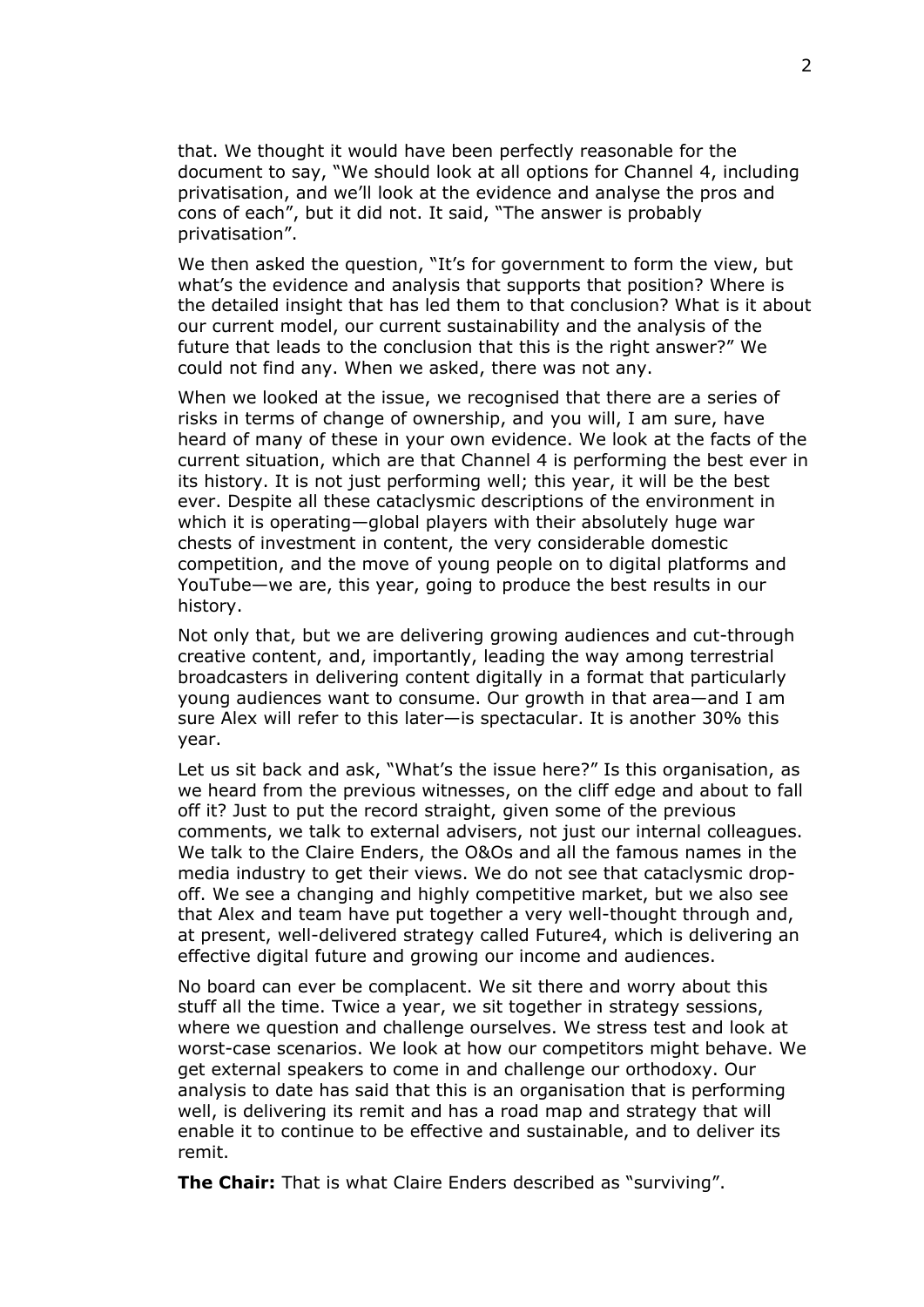*Charles Gurassa:* I do not equate "surviving" with our best year ever in history. We will end the year with £280 million of cash in the bank, a balance sheet and net assets of more than £500 million, no overdraft, growing audiences and growing digital. That is better than surviving.

**The Chair:** The board is convinced that Channel 4 is sustainable in the long term, that there is no need for any modification of its model, that it would not deliver better on its remit as part of a bigger group, and that it would not benefit from galvanising investment through a different model of ownership. You have considered those options and rejected them. You do not think that they would improve the long-term sustainability of Channel 4.

*Charles Gurassa:* There are three points there and you have to look at each one individually. If you start with the question of ownership of IP, this is a matter for government. Channel 4 was set up as a catalyst to provide investment for the UK creative industries, and has done that brilliantly over its history. Many billions of pounds have gone into small indies, some of which have become, as we heard, big indies, but the next generation of small indies are coming along. We are still a very important part of that food chain today.

Could government change that? It could. It is not a question of ownership but of policy decision for government as to whether you still consider that an important economic and strategic role that Channel 4 plays in the broader ecosystem of the UK's creative industries.

**The Chair:** As a board, have you ever discussed that option and considered whether you might approach the Government with a view to relaxing that provision?

*Charles Gurassa:* We do discuss it and, at the moment, we think that the model works well. Having us as a funnel of investment into the independent creative sector works well for the UK and for us, because we build strong relationships of trust with the next generation of independents who build their business. You just have to look at the successes of Film4, for example, where some of the best British talent has come out in the last 15 years, because we backed early-stage film directors—the Danny Boyles of this world—who have gone on to be global megastars.

The second question was about investment and capital. We have plenty of capital. We have money that we are not using. In fact, even under the current restrictions—and there are questions about why those restrictions exist—we could borrow another £200 million on top of our £500 million assets. If we have either profitable or remit-enhancing ways to do that, we, as a board, have said very clearly to Alex and her colleagues, "You have our full support to make the case". The idea that we are somehow capital-strapped does not bear scrutiny. We have plenty of cash. It is growing. The challenge for us is how we find ways to deploy that, consistent with long-term sustainability and our remit.

The third question is whether we would prosper in a bigger organisation. We have real questions about that from everything that we have looked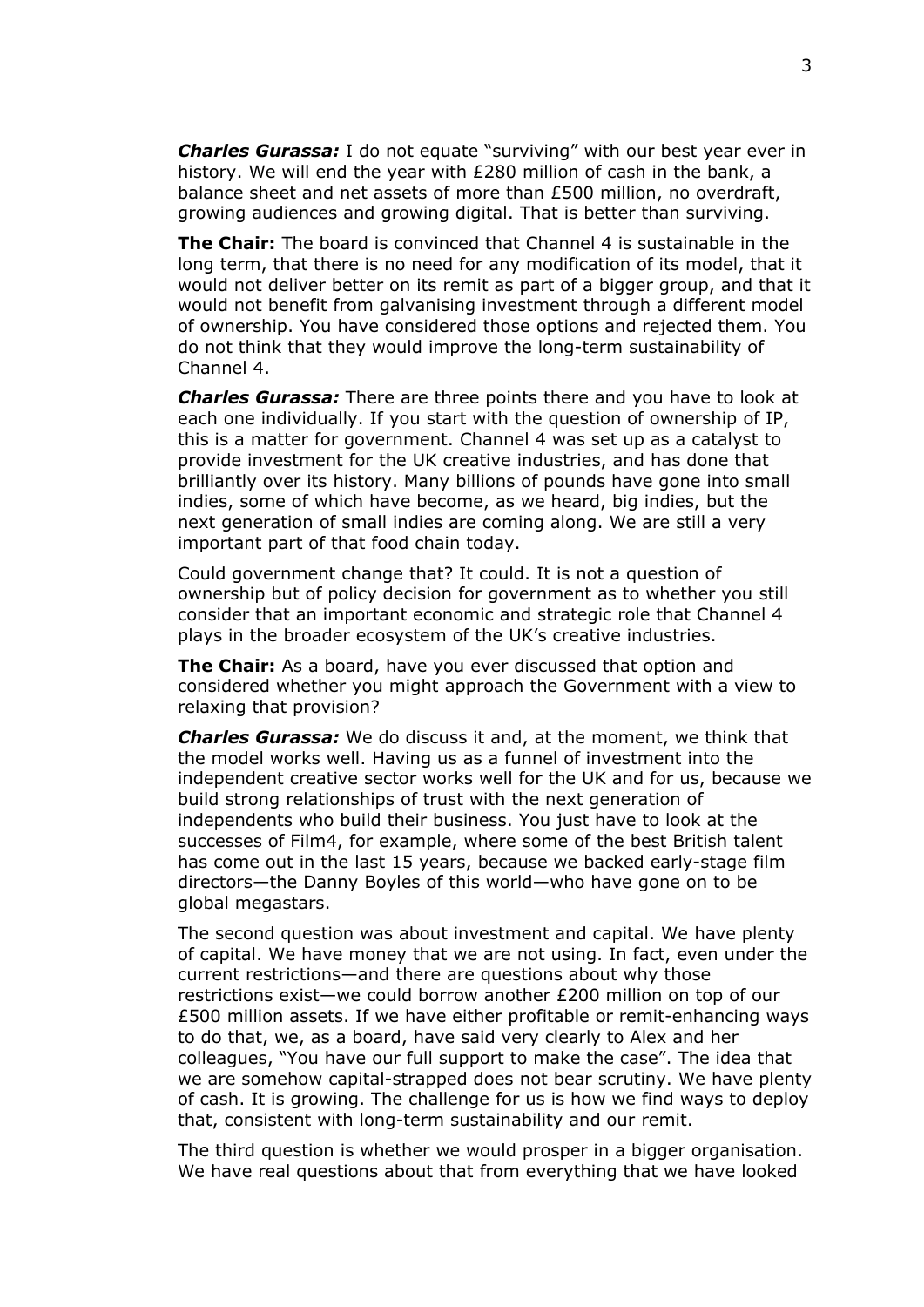at. One of the great things about Channel 4 is that it is small, nimble and agile. It does not have big overheads. It does not have a big in-house production facility that has to feed the monster all the time in order to cover its overheads. If things go bad, we cut costs quickly, as we saw in the pandemic.

To give you an example, I spent a lot of my life in the aviation industry, which is a nightmare when things go wrong, because you still have lots of aircraft and pilots, and you cannot just get rid of them. We do not have that. We do not have that in-house, fixed asset base. This is a very flexible and agile model.

If we went into a big organisation—and I have spent 40-plus years working with big organisations—the desires and demands of the big organisation would overwhelm those of the small organisation. I will give you an example. I used to chair a company called LoveFilm, to which some of you may have been subscribers years ago. LoveFilm was Europe's Netflix. We were the biggest provider of over-the-top entertainment in Europe. We eventually sold to Amazon. The sales process to Amazon was extraordinary. We were the market leader in Europe by a country mile. Netflix did not exist in Europe.

It took five months to negotiate the reps and warranties, because the corp development people in Amazon wanted to cross every T and dot every I, and had to go back to Seattle. Eventually, the deal was done, and guess what? Who is the biggest streamer today in Europe? It is not Amazon Prime but Netflix. It is the old line: if you make love with an elephant, however well intentioned the elephant is, you get squashed. The risk for Channel 4, a small and nimble organisation, is precisely that.

Q52 **The Chair:** Is it not true, though, that it is the ability to make, own and sell content in the modern era that guarantees your future, and that you benefit from the global demand for British content?

*Charles Gurassa:* No, I do not think it is true. I do not think you can take that as a de facto, given truth. There are businesses in this world that succeed at being vertically integrated and businesses that succeed by not being vertically integrated, and by being available to partner with the best of everybody. One of the interesting things that I have noted in my time as chair is that everybody wants to partner with Channel 4, because we are not seen as a competitive threat. It is no surprise to me that the tennis finished up, as somebody pointed out in the previous session, on Channel 4, because we are not a competitive threat. We are not someone about whom the folk in Seattle or in Sky worry on a daily basis. That is why we have a deal with Sky on Formula 1 and why we do joint productions with both Netflix and Amazon.

We are, in many ways, a unique creature. We are a sort of research and development arm for the industry, because we are asked by you to take risks and to work with new, creative, unheard voices. We take more risk in more areas than other channels that have to fulfil the requirements of their shareholders for their quarterly results. We are prepared to take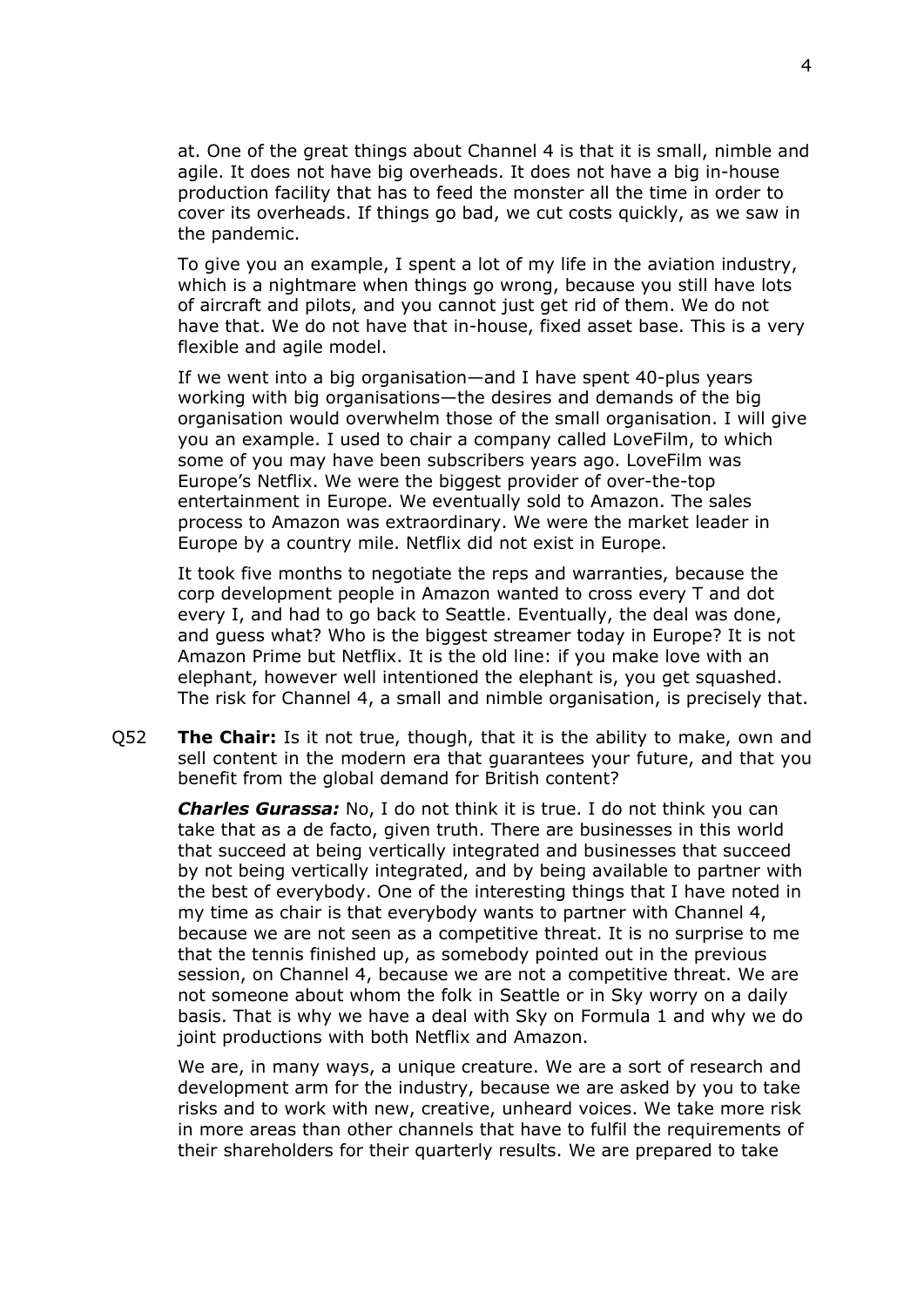those risks. Sometimes, when they become hits, they go on to bigger global platforms, but that is a sustainable place to be.

**The Chair:** On the tennis, were you bidding against any other British PSBs?

*Alex Mahon:* That is always hard for us to tell, but I am aware that others put bids in. I do not know what they were. I do know that we won it because of our ability to move fast and to partner, and because of a proven model of doing that.

**The Chair:** It is not because you were prepared to pay more than other bidders.

*Alex Mahon:* I do not know what the other bids were. Shall I pick up on a couple of points?

**The Chair:** Pick up on a couple of points, and then I have some questions specifically for you, Alex.

*Alex Mahon:* I would like to thank the ex-stewards of Channel 4 for coming in. I have learned some things and I am doing my best to look after Lord Grade's pension. In all seriousness, although it is hard to reach agreement between Claire Enders's evidence, which was about micro-regulation, and Lord Grade's evidence, which was to have nothing on the remit, what is clear between all of us—and we would say the same—is that we should never seek to preserve the status quo. We should be about change, what more we can do and what we can do differently. Sometimes, that argument is lost when there is a belief that this is about staying in the status quo. Channel 4 is never an organisation that should be just about the status quo.

I will pick up quickly on a couple of points about sustainability. Channel 4 is in a very strong position for the future. This year, our revenues will grow 19% on last year, and more than 10% on 2019. Lord Grade raised the points about free-to-air broadcasting, and that is really critical. The reality is that free-to-air broadcasting is declining, so the only strategy is to switch your business to digital and to streaming. Let us be very clear about that. We are doing that more quickly than the entire market. Last year, our digital business grew at 30%. ITV's shrank at 5%. We grew way above market.

**The Chair:** By "market", you mean other PSBs.

*Alex Mahon:* Yes, but also streamers. Netflix's business grew on subscription level at 14% in the UK last year. We grew at 26%. This year, we are growing at 30%. BBC is at 8% and ITV at 6%. Make no mistake about it: we are switching the business to be digital first. That is why we are doing so well. That is the strategy we need to follow in order to succeed, but that is why, in the words of Lord Grade, we are defying gravity. That is the growth. It is about switching the business to digital, which is where consumers are. We have grown our business 4Studio. We have launched the Future4 strategy and we are ahead of plan on that.

I will address the point on scale quickly, because it is slightly a myth that scale is the only game in town. Picking up on that point, leaving aside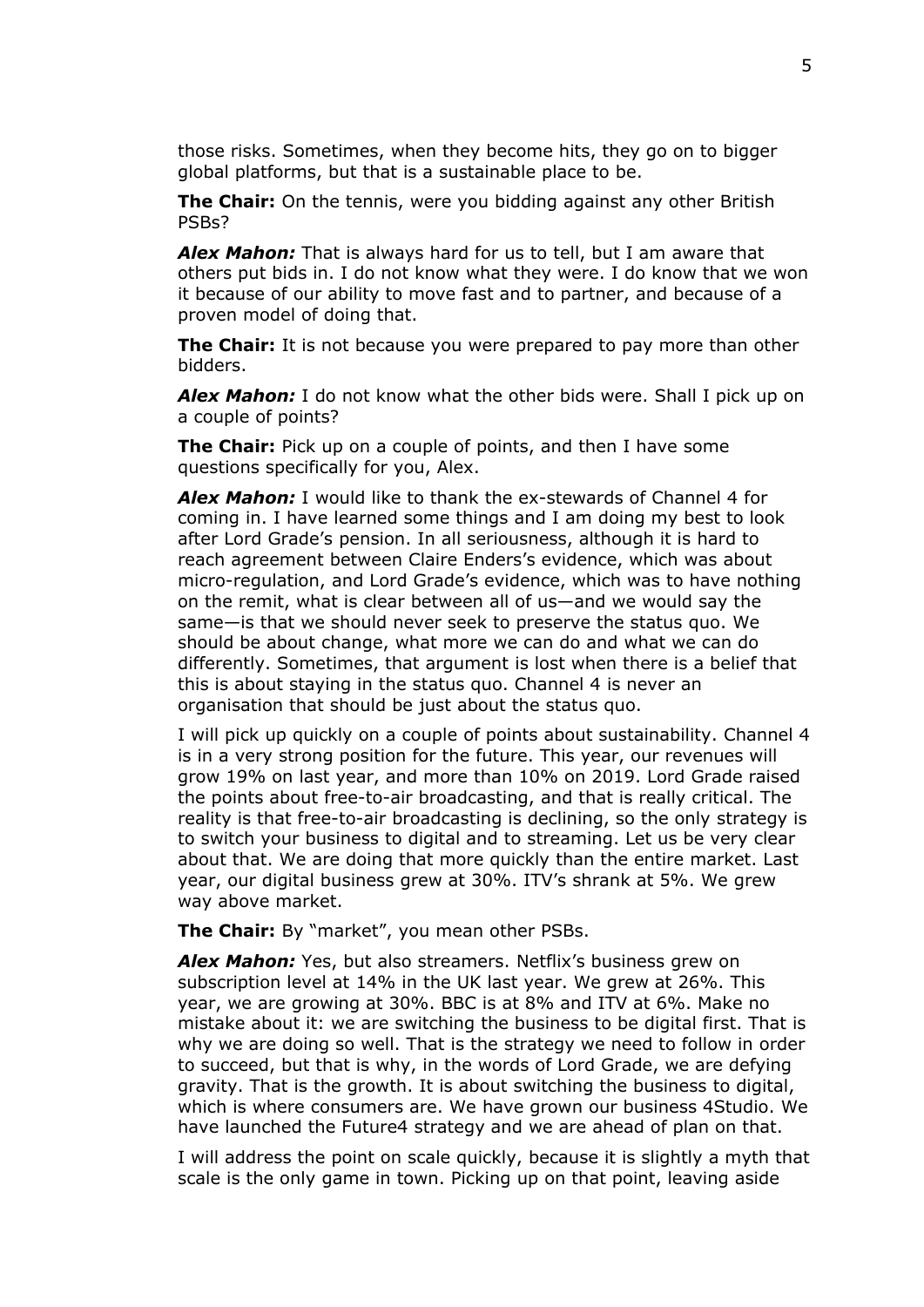the Competition Commission, if we were to combine ITV, Channel 4 and Channel 5 now, we would still be less than a fifth the size of Netflix. We are not going to win a purely scale game. Our scale is in where else we invest.

There are questions about where the IP sits, where the production sector comes into this and whether we need small and medium businesses in the production sector. The way we have been set up is to put that money and recycle it into lots of small, medium and large businesses by letting them own the IP. That is where our scale sits. It does not sit within our company per se, but within those that we are an incubator for.

For government and Parliament, it is a question of choices. Do you want that to go on? Is that an important part of the creative economy in the UK? Is that important, particularly given what we do outside London? It is not a brass-plate myth, because we go in to check those companies and there is a set of criteria that are audited. Perhaps it was 20 years ago, or whenever Luke Johnson was there, but it is not now.

What we are talking about here is a question of choices for government and of priorities about what you want from this organisation and from the remit, and what you want it to do for the UK's creative economy.

**The Chair:** I am just working through in my mind what it is that you know, possessing all the information and data, that convinces you that the existing model is sustainable for the future. It seems to me that you are relying very heavily and, I am sure, reasonably on a switch to digital revenue. What data do you have that you can share with us about the volumes of that and the growth in your digital audiences?

When we spoke to Ofcom, it was unable to give us very much information at all about the number of people, particularly younger people, who subscribe to or are registered with All 4 and how much time they spend on it. You make a lot in your submission about the switch to All 4 and the way in which it is attracting younger audiences. Are you able to tell us how many young people use All 4 each day and for how many minutes?

*Alex Mahon:* Let me try to lay some of that out. I have come armed with facts.

**The Chair:** Thank you.

*Alex Mahon:* I thought it would be better than historical anecdotes. Oh, are the previous witnesses still here? Yes—I can feel their hot breath. The underlying question is about advertising. I am coming to the facts, but it is important to just pin this. The underlying question is whether you believe that a business based on advertising can survive, because that is the majority of our income. We are seeing much bigger businesses than ours—YouTube, Google and Facebook, dare I say the name—survive and thrive on advertising. In the last half, Google's advertising revenue was up 68%, so we have to ask ourselves the question of whether we believe that advertising is a strong fundamental business.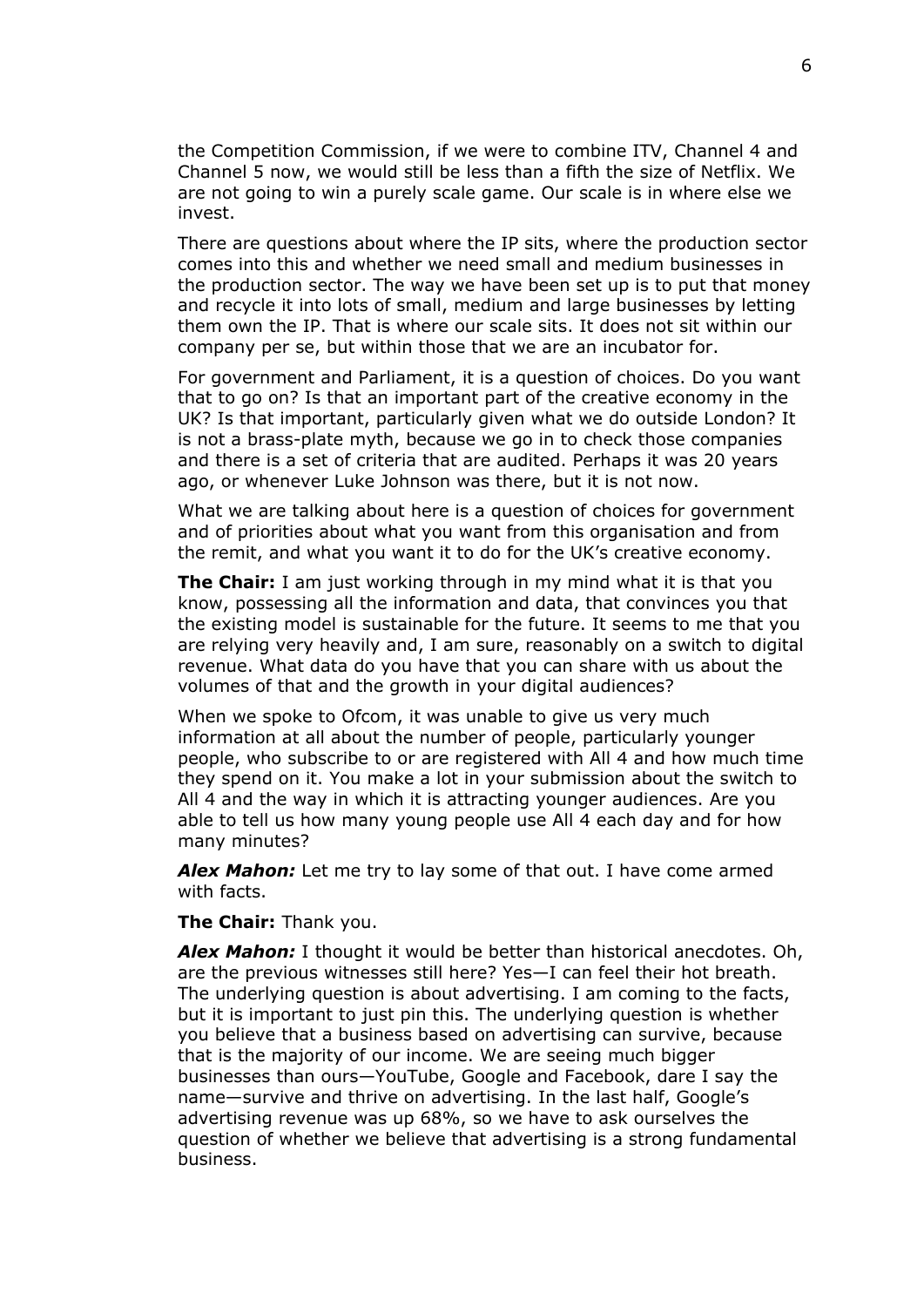Indeed, there are many people in the UK—Claire Enders said in her report 8 million people—who do not wish to or cannot afford to pay for subscription services, so are very happy using AVOD services, as well as the people who use them alongside subscription. Digital growth for us in revenues is outpacing linear decline. Since I came in, in 2017, linear has dropped 2% in revenue and digital has grown 110%.

If you look at minutes per day that the average British consumer spends with us, it is still 23 minutes per day. When I came in, in 2017, that had been dropping and dropping. We have stabilised that because of our tremendous digital growth. There are many businesses that would be delighted if consumers spent 23 minutes with them a day, so it is important to look at that balancing up of the facts.

**The Chair:** That is across all your platforms.

*Alex Mahon:* That is across all our platforms, yes, but what you see is that switching. We are not losing minutage, and we are gaining money. Top-line growth this year will be £100 million up on 2017, so it is also wrong to say that we are declining.

If you look at All 4, which is our streaming platform, we have 25 million accounts on the latest count, which is tremendous. About 35% of them are young people. That is a profile that is more like Netflix or Amazon than the BBC or ITV. ITV's population is ageing in that sense. Our viewing accounts this year have grown 22%, and our weekly usage has grown 27%. I am focusing on these numbers because you asked for the detail. Viewing time is going up 45% year on year. I can give you how much of that is with young minutage; that is confidential, so I can give it directly to the committee. I do not want to do it in public committee because of my competition.

We are seeing growth there, and growth in terms of young people spending time with us. Last year, on television, of the 25 most youngskewing programmes, 21 were with Channel 4. It is really hard to go and get young viewers. You have to adjust the business. You have to do what we have done, make partnerships with Snap and TikTok, and learn how to adapt your marketing, your titles, your release patterns and what you choose editorially to get them, but that is where the growth is in the business and why the brand is very valuable.

There is a question there of whether you want that brand to be in public hands in terms of that value and that appeal to young people, or whether you want that value to be acquired by someone else. A lot of the programmes that we make are about our remit and are specifically focused on those audiences, and on social and cultural value to the UK in terms of how we reach them.

**The Chair:** Thank you for offering to share some of the granular detail with us privately. That would be very useful. I just have one final question before we move on. Do you have an estimate for how much the Government's proposed ban on HFSS advertising will cost the business?

*Alex Mahon:* When we last submitted data, off the top of my head, it was £42 million a year, but it depends on how much of that money is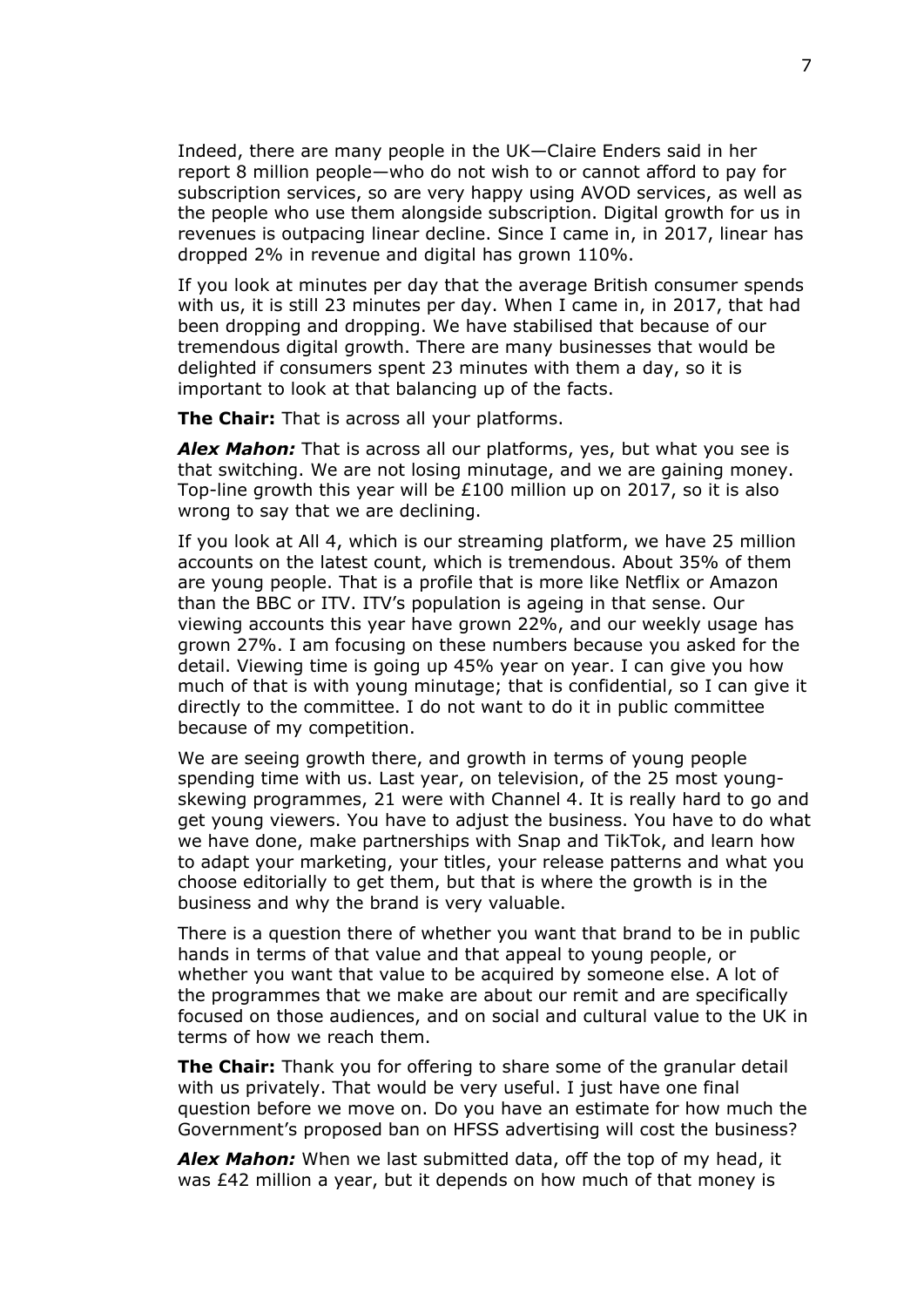then rerouted and how much of it we are able to gain in the market. When we did the direct year-on-year comparison two years ago, it was that. It is important to say that, when that ban comes in, it is done across all platforms simultaneously.

**The Chair:** Indeed, and this committee has made that point several times. That is the worst-case scenario, really.

Q53 **Lord Griffiths of Burry Port:** I have been allocated a question that has been answered several times and alluded to on several other occasions. It is all to do with whether Channel 4 would benefit from the ability to diversify its revenue streams, including through changes to the publisher-broadcaster model.

In a submission that you made, your answer to the same question was fairly straightforward: no. I am hoping for a little more than that. You are talking about the success you have enjoyed and are enjoying, and the diversification that you have alluded to. You said that the framing of this question around diversification of revenue streams means ignoring the numerous benefits of the publisher-broadcasting model, in particular the guarantee that Channel 4 invests in UK-made programmes produced by independent production companies, and that, over its lifetime, Channel 4 has invested £13 billion in the independent production sector at no cost to the taxpayer.

That is a benefit of not changing the model. There may be others and perhaps you would like to talk about them. It also begs the question of the previous person now lingering in the subliminal parts of the Room, who suggested that you are a station that is captured by the independent companies. I wonder if you could just flesh out some of that, and take what was poor stuff that I had to start with and make it into something much richer.

*Alex Mahon:* I used to run a big independent production company that was grown into a global giant and sold multiple times, which I was very happy at successfully selling, so it is not that I am against the private sector in any way, but it is a business that I understand well. Channel 4 as a buyer is very attractive to work with from the independent sector's perspective. The reason for that is that we let the independent producers keep the rights. That is part of our PSB remit and compact as currently constructed.

To me, this comes down to a question of priorities. If the priority is profit within Channel 4, remove the publisher-broadcaster status. If the priority is about how Channel 4 contributes to growing the sector, my recommendation would be you keep the publisher-broadcaster protection. Why do I say that? It is because, with the current structure as it is, it is very easy for small and medium companies to get started. It is very easy for them to have IP to trade off. If you look at the bigger companies, it is very attractive for them to work with us, because we give them a much better deal than Netflix. We do not give them as much money, but we allow them the ability to hold on to those rights and IP, and to export them.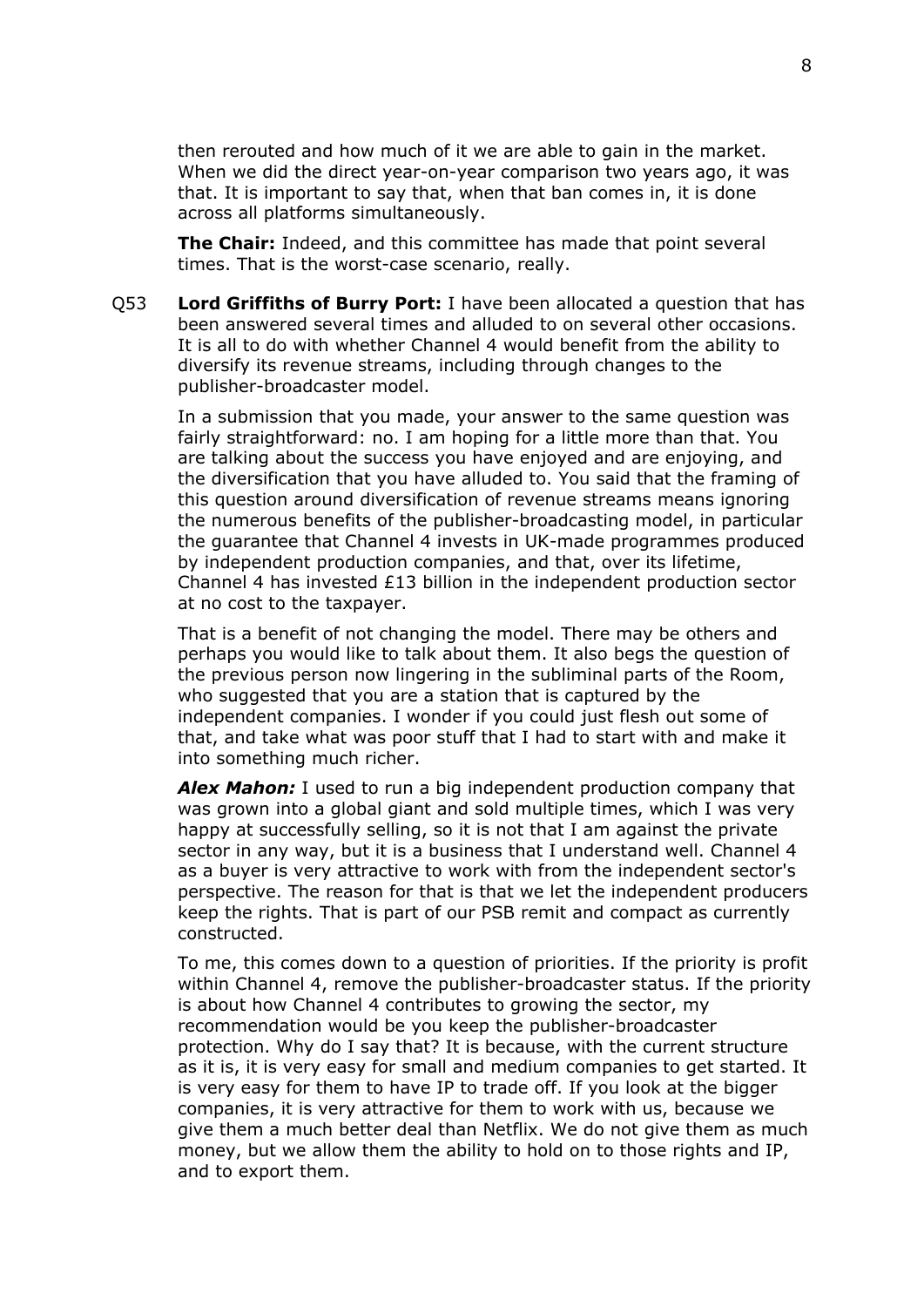We allow new entrants into the sector; we keep the barriers to entry very low; and we allow the big ones to make more money. That is how the structure works. It is a governmental choice as to whether there should be support for the small and medium businesses or there should not. Lord Grade is absolutely right: if you leave it without that, it will be dog eat dog, and people can fight. It is a big sector.

We particularly focus on the supply chain in the nations and regions. We are completely focused on regional investment now. We will spend 50% of our qualifying spend this year outside of London. That is how we are building up companies in Yorkshire, how we are doing it in Scotland and how we are changing the sector in all those places. Again, is it a priority or not to work in those places? The sector is not as developed, so a lot of work needs to go into how you nurture those smaller and medium businesses and how you grow them up. You have heard a lot of evidence from the independent sector, I am sure, about how they see its importance. They are not all motivated solely by the status quo.

We have independent evidence that shows what would happen if that was removed. You have independent evidence that we have commissioned, and independent evidence, which you might think is more independent, from Ampere Analysis and others; we commissioned EY to do it. That seems to show that £2.1 billion would be removed from the sector, that it would threaten at least 60 companies, and that it is likely that about 48% of content spend that Channel 4 currently spends would come out of the sector.

Again, it is for government and Parliament to judge what choices and priorities you want Channel 4 to deliver, but those would be the consequences if you currently removed it. The advantage to Channel 4 or to any private owner of Channel 4 is that there would be more profit. That is the trade-off that you would be going for.

**Lord Griffiths of Burry Port:** That is very helpful. I do not know whether the chairman would like to add to that.

*Charles Gurassa:* I would only echo what Alex has just said. If I was a profit-maximising business, if I owned the business myself and if that was my objective, yes, I would like to own more IP. If I was a publicly owned broadcasting corporation whose two rationales are to provide a distinctive, different and creative British voice in the media ecosystem and to be a funnel for support and investment in the best of the next generation of creative talent, I would not change it. That is not our decision, because we are a publicly owned business.

**Lord Griffiths of Burry Port:** None of that holds you in thrall as captives of the producers that you favour.

*Alex Mahon:* You would have to ask the producers, but I do not feel captive to them, and I do not think they feel they have us under their control.

**Lord Griffiths of Burry Port:** I did not think so, but I am glad to hear you say it.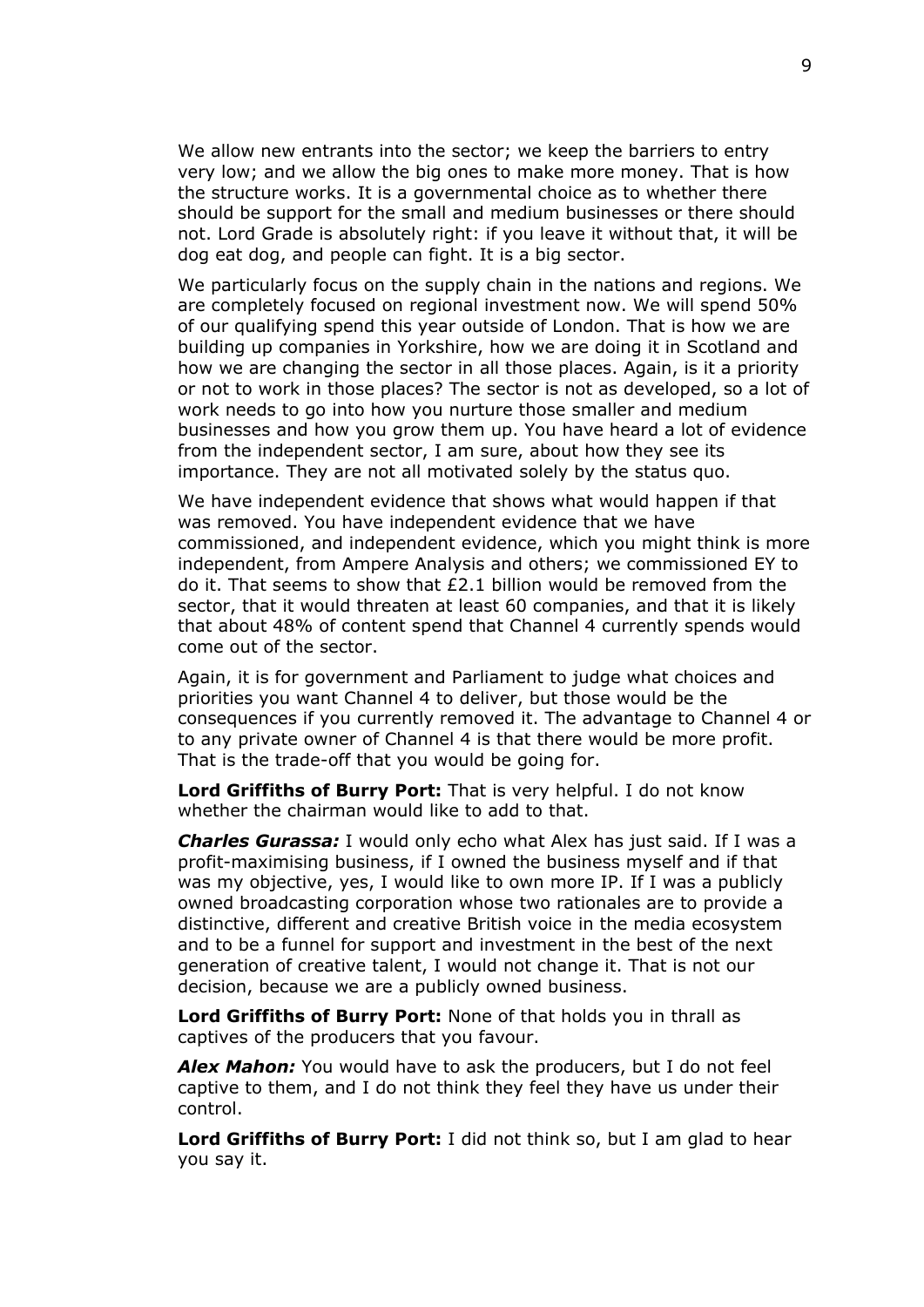*Charles Gurassa:* That is certainly not any feedback I have ever had.

**The Chair:** As someone who is always looking for a compromise, is there not a compromise that would work for you, which you could talk to government about, around allowing Channel 4 to make content and own rights while having stringent and significant quotas for small and start-up producers? Would that be the best of both worlds?

*Alex Mahon:* You absolutely could do that. Of course, you could remove the IP restriction without privatising. You could absolutely do that, but it is a question about the structure of the creative industries. There is an underlying question here about where we, as the UK, want to be able to help grow and nurture the creative industries. We must be careful not to go so far that, in five to 10 years, we have done something that has unintended consequences in terms of the creative industries. That is the balance you would be looking for in that choice.

**The Chair:** That balance could probably be struck.

Q54 **Lord Vaizey of Didcot:** We are crawling towards an interesting point. You may have heard me ask this of Luke Johnson and Michael Grade earlier. The trouble is that it is a binary debate. On the one hand, government wants to privatise Channel 4; on the other hand, Channel 4 wants to stay the same. What has been lacking to a certain extent is people coming forward with imaginative and, dare I say it, third-way proposals. We have danced around a bit with terms of trade. Luke Johnson referred to access to capital. All things being equal, if you do not mention the P-word, access to capital is a problem. Claire Enders talked about access to global technology. On opportunities to acquire, you might buy a podcast company, for the sake of argument.

If privatisation suddenly went away, what would be your ask of government to give you more freedom to operate as a media company in the current environment?

*Alex Mahon:* You are right to point out that, as previously framed, the consultation was framed a bit in terms of binary choices. Is that the most creative way of thinking? Where there is definitely a shared objective, of everyone, if I can search for one, it is making Channel 4 stronger. That is definitely shared by us and the Government, and it is broadly shared by the previous witnesses.

There are definitely things that could be done by government in terms of legislative protection. You have heard me talk about prominence before, but we should think about what the position could be as to prominence for Channel 4 and other public service broadcasters on different ways of distribution, on different types of televisions and on different operating systems. We have all made good progress in laying out what that might be. It is just not done legislatively yet. There is also the stuff about digital markets and what our commercial deals are with social media platforms and others. That would be real progress.

A lot has been talked about in terms of the remit. I should say that, broadly, we lay out the remit as innovation, experimentation, creativity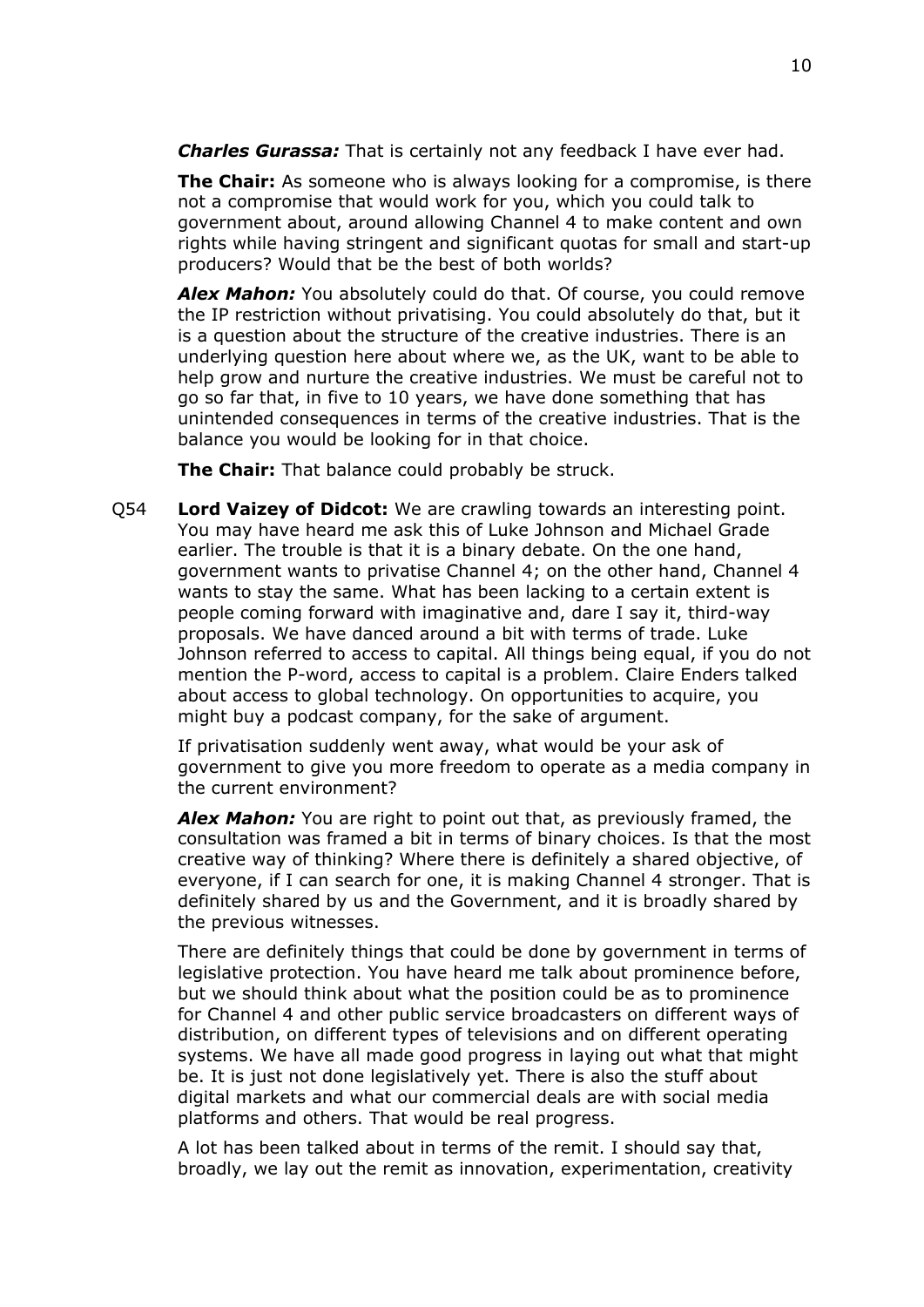and appealing to distinct groups in society and the culturally diverse. The remit is also pretty clear. There are 15 remit points that are measured and 16 quotas. There is a very specific way of laying it out, but that could be updated.

#### **Lord Vaizey of Didcot:** It could also be simplified.

*Alex Mahon:* Yes. Of course, sometimes, the closer one gets to simplifying it, the harder it is. If I pick on one point, for example, everything that we are doing digitally, which is the strategy about how to appeal to young people and how to stay in touch with UK society, does not count. We are only measured on a linear basis. The more and more we push the business to digital, inevitably the less well we are going to do on linear, because we are purposely self-cannibalising to keep up with where the audience is. That does not count for our Ofcom numbers. There is an evolution there with Ofcom that would really help.

There are then the things that could be more about what we could contribute to the UK. I would really welcome discussing them, as I am sure we will do with the new Secretary of State. When we think about regional investment and the fact that we are training 15,000 young people in the industry a year—we have just tripled our commitment to that—and bringing in working-class and ethnically diverse people to the UK industry, what else could we be doing? There are other directions that we could go in, in terms of updating—

**Lord Vaizey of Didcot:** Should there be more freedom to borrow or take a minority stake?

*Alex Mahon:* There are definitely complexities to any of our borrowings sitting against the public balance sheet, which do cause problems for government. It is always worth investigating whether they could be removed.

Q55 **The Chair:** I am wondering why, in your response to the consultation, you did not sketch out that there might be a third way to achieve the Government's stated aims, which you say you share and you believe our previous witnesses share. You just comprehensively rejected all the Government's arguments and you did not put forward the third way. Is that because you did not think it was an appropriate response to the consultation or because you had not worked up a third way? Would you welcome a proper opportunity to review the future of Channel 4 in the light of the rapidly changing world in which we live and what we all want from the whole PSB estate?

*Alex Mahon:* In the response to the consultation questions—Charles will probably add to this—we tried to be very factual, rather than theoretical on what other options could be, because it was quite a strictly worded consultation. We have tried to be very clear in laying out the facts, as researched by data and evidence, and therefore think about what the choices and priorities might be in giving government the evidence for that.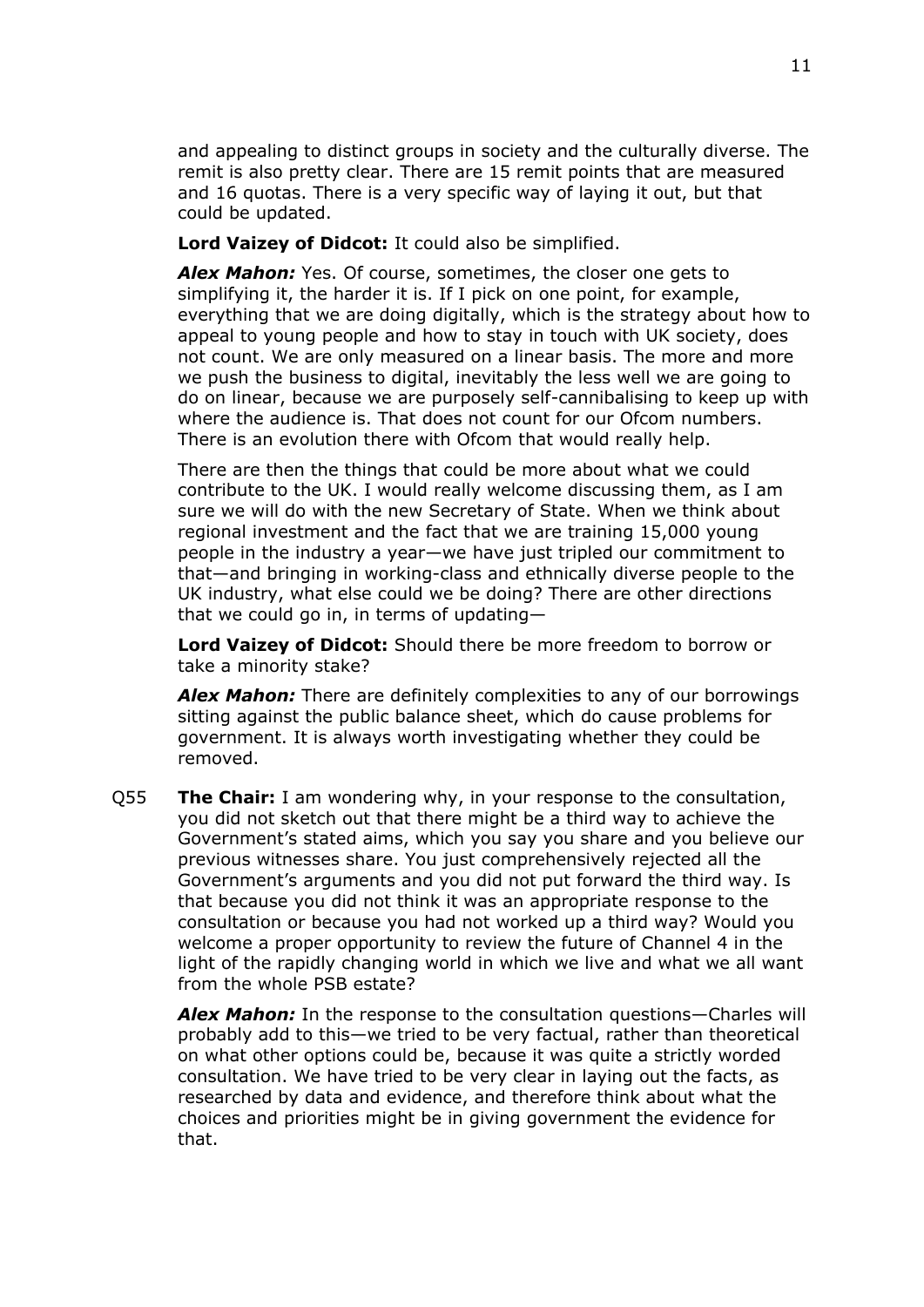There are real risks, as are currently laid out, about how privatisation might impact the things that are beneficial about what the current remit delivers. Remember that, as board members, we are here to deliver the remit to the best of our abilities as laid out currently by Parliament. We have to try to provide advice on what the consequences of different choices might be. As we see it, there is a real risk that, if a private owner came in, they would be naturally minded to maximise profit, and that would have a negative impact on the types of content. It would have a negative impact on the production sector, as we have talked about. We have to be clear about that, because it impacts SMEs and out-of-London producers. We have been clear that there would be a real risk of impacting our work in the regions, which we have only just started. We have only just opened our big office in Leeds.

There would be risks to bringing young people into the sector and innovation in British content. There are sets of content that we make that simply would not be made. You have heard about the Paralympics there, which everyone is now taking credit for, but there are other things that we do, whether it is "It's a Sin" or "Help", which we had on a couple of weeks ago, about the impact on the care system of Covid-19. These are pieces of social history in the UK that I do not believe would be made otherwise. Last night we had "Dispatches" investigating sexual abuse by currently serving police officers.

I do not believe that Netflix would be making those pieces. "Squid Game" is very, very good. It is very uplifting to see 250 people killed in the first episode, but they are not really focusing on the things that we are, such as those documentaries, or documentaries about stop and search or things that are going on in our country. That is important. We have tried in our response to focus on what the risks are in the choice that was laid out, not theories about other things. We would always welcome those discussions.

*Charles Gurassa:* I would be concerned if, on reading the response the board sent, the consultation and, indeed, all the conversations Alex and I have had with Ministers and officials, it was not clear that we are absolutely committed to a constructive and open discussion, looking at all potential issues that can deliver our shared goal of strengthening the ability of Channel 4 to deliver a remit as defined by Parliament for the foreseeable future. That is certainly in the letter I wrote. When I went to see the previous Secretary of State only a few weeks ago, I made it very clear that we would welcome that dialogue and we want that dialogue.

As Alex has said, no organisation can stand still. We at Channel 4 are conscious of that. We are willing to explore a number of the items and issues that you have raised as a group today and others. As Alex also said, there was a specific consultation paper issued, which came up with an answer to a question. We were not sure whether the question was the right question, and we needed to ensure that all the key stakeholders had the evidence and analysis that we could provide in forming a view.

Q56 **Lord Stevenson of Balmacara:** In our previous evidence session—you may have heard it—Claire Enders was talking about one of the side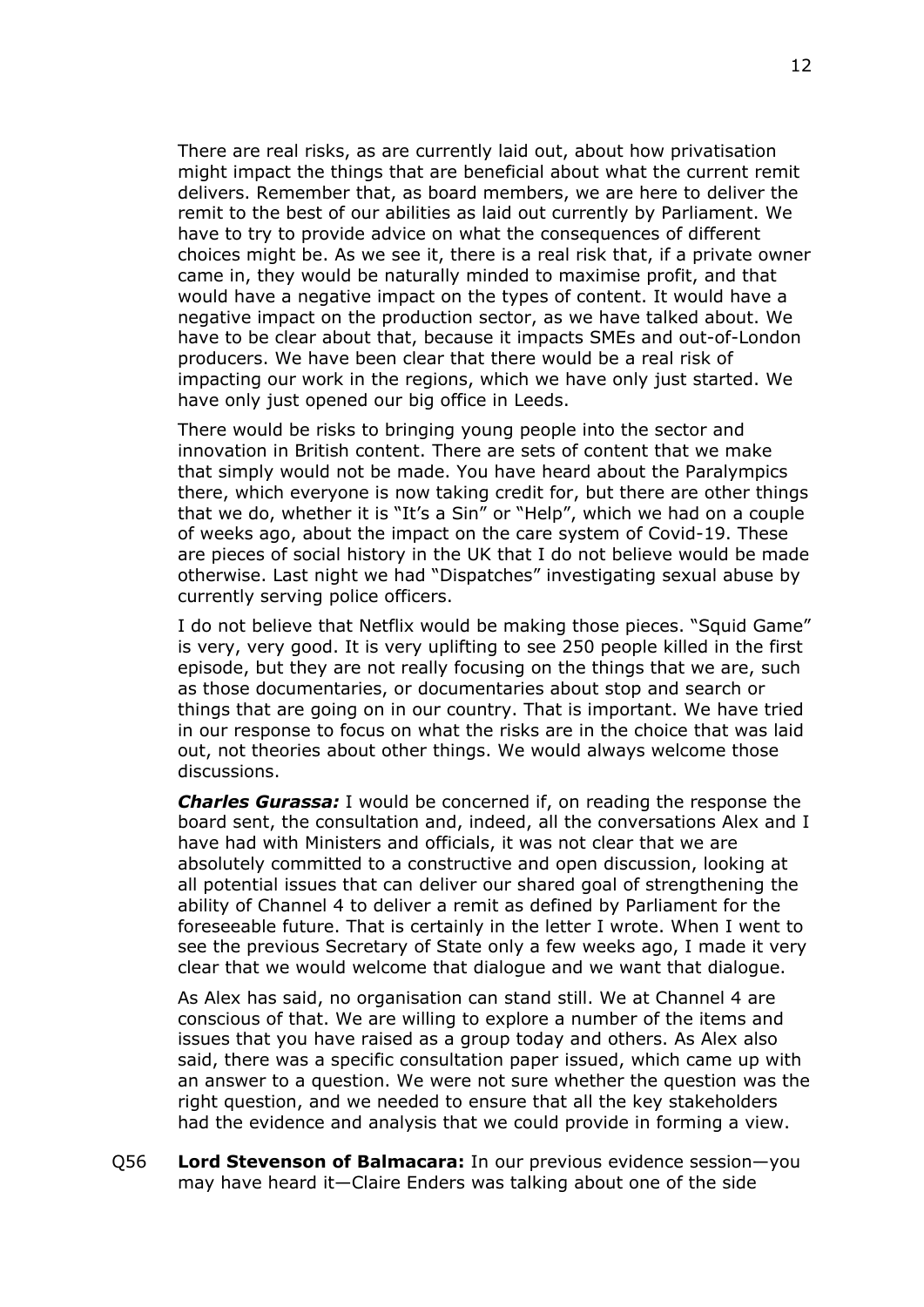effects of ownership by the Government. There is this idea, which is almost amusing in some ways, that our Government would be responsible for a company that was designed to irritate and annoy them. I pursued it a little bit and asked whether that was more than just the normal give and take of relationship or whether it could be political. I do not know whether you heard her say that, but could you respond a little bit on that? Is there any evidence that the ownership, which is vested by Parliament, by the Government of Channel 4 is causing problems in what you commission and what you screen? Have you been hauled over the carpet many times?

*Alex Mahon:* It is a complex question. We are an organisation that is set up to challenge the status quo. That is preserved in the ethos of the organisation. It is understandable, therefore, that we make the important programmes that we do. Often with many parties, and often with all parties simultaneously, we are unpopular. That is baked into the model.

I do not know what you were going to say, Charles, but I have never been directly pressured about any programme whatsoever. I have many friends in other countries who run broadcasters where it is completely the opposite. My friend who runs an Israeli broadcaster, who shall remain nameless, asked me how often I get phoned up by the Government about programmes. When I said never, she was utterly shocked. In other countries, it is a daily occurrence. It is a testament to our system and a credit to the different Governments we have been under that that has not happened to me, as editor-in-chief.

*Charles Gurassa:* No, I have never received a phone call from anyone in government. You can take that whatever way you like, but I have never come under any pressure or contact on anything to do with editorial.

*Alex Mahon:* The frequency with which the issue of ownership is raised is distracting for the organisation. It was raised last just before I joined the organisation. We created a very good strategy for changing the structure of the organisation and moving a significant number of personnel to the nations and regions, really shifting our focus in terms of what we are doing. We are part way through that plan.

It was only about three years ago that I agreed that plan. There is a negative NPV, off the top of my head, of about £50 million from us doing it. We are having tremendous success in doing it. By the end of this year, there will be 400 positions and 50% of the money was hit two years early. We have tremendous offices in Leeds, Glasgow, Bristol and Manchester. We are making an impact on companies all over the country. We have just tripled our commitment to training people outside London: 15,000 young people a year. You can bet that they are all coming from places that would not traditionally come into broadcasting.

It worries me that the carpet would get ripped from underneath that when we have barely started. That was an agreement that we made last time this was raised. It was not very long ago, so it is distracting for the organisation when we are trying to do a lot of other things at once.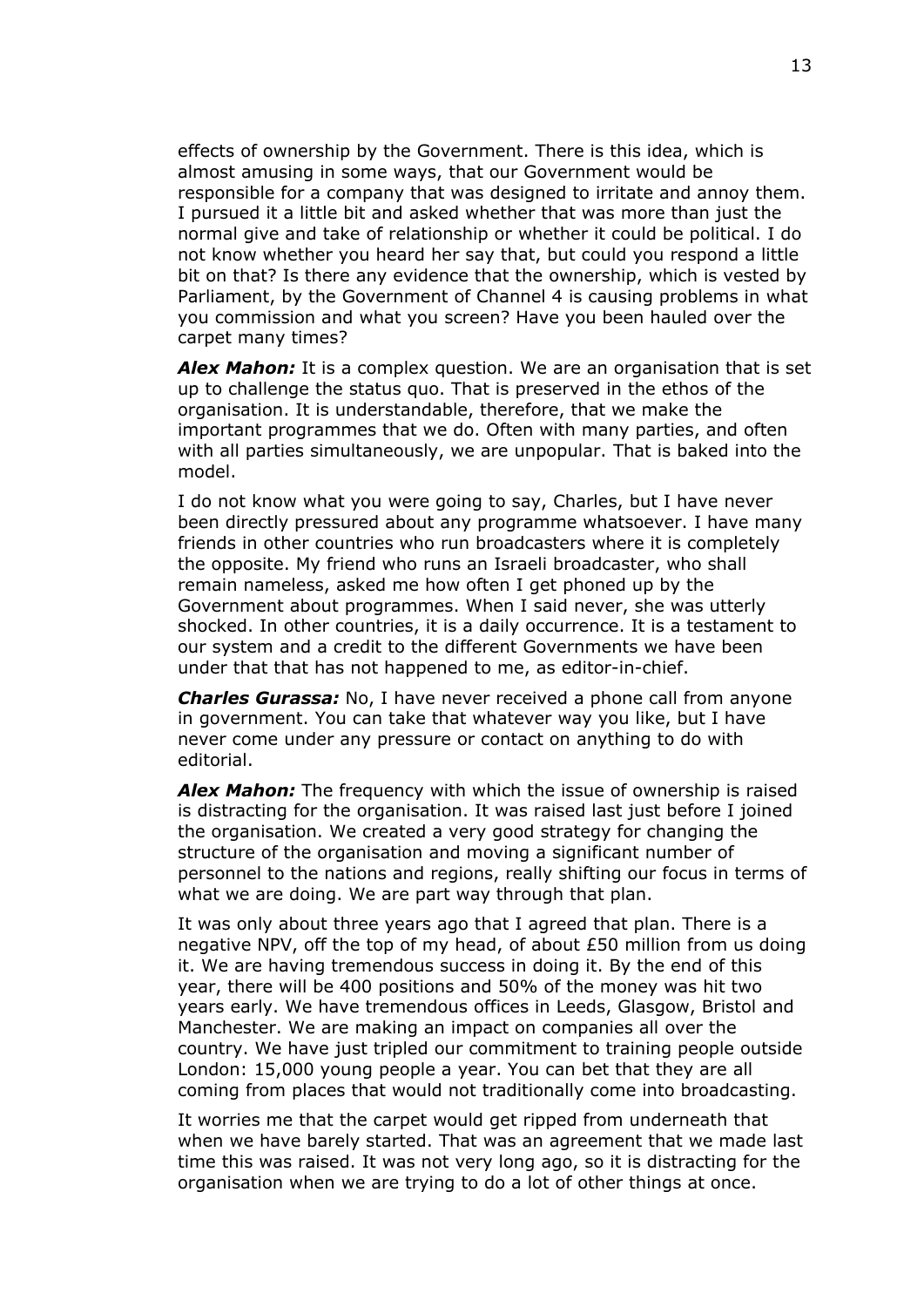Again, for government this is a question of choices and priorities. What do you want the organisation to achieve?

Q57 **Baroness Stowell of Beeston:** I do not how fair a question this is, but would you have a different view on the topic of ownership if this question was asked post the review of public service broadcasting and the future of Channel 4 was considered in the context of the bigger picture?

*Alex Mahon:* It is a bit hard to answer that theoretically, having not seen the outcomes of the review. It is not yet published; it has not come out.

#### **Baroness Stowell of Beeston:** No.

*Alex Mahon:* It is hard to say.

**Baroness Stowell of Beeston:** I suppose this is what I am trying to get at. Inevitably, because the consultation is about Channel 4, the focus has been on Channel 4, but these evidence sessions, particularly today, have brought out just how big the question is about the future of public service broadcasting in the UK in particular. Whatever you think about the pros and cons about the privatisation of Channel 4, there is a big question to ask about Channel 4's role in that ecosystem or ecology, as indeed there is for other PSBs. Is it because it is all about you at the moment, as opposed to something that is bigger than you of which you are a part?

*Alex Mahon:* It might give us different views, I suppose. The question would be about what from that review we, in the broader sense, not Channel 4, want from the public service broadcasting ecology. What kinds of programmes do we want? Whom do we want them to reach? How do we want to protect them or allow them to occur? How do we want young people to come into the industry? What access or opportunity do we want? As an industry, we need to bring many more working-class people into the industry and make many more employment opportunities for people with a disability. Those questions are about how, as an industry, we are going to do that and make sure that public service content survives and thrives in the UK for British people.

The concern we have is that it is very hard to micro-regulate and legislate for Channel 4 to do those things, should it be sold. It is very complex to create legislation for those things. It is very hard to create some kind of regulation that says, "You will train this many people a year; you will put creative roles outside London; you will ensure for ever that 'The Great British Bake Off' is not behind a paywall". It is those things that concern us in terms of the outputs of public service broadcasting ecology that we might, as a society, wish to preserve.

*Charles Gurassa:* As you say, it is difficult to answer a hypothetical question. What I can say is that, as a board, we are custodians and stewards of your asset. Whenever policy issues emerge, our role is to share with you our thoughts and analysis of the potential implications, and it will be for you to make the choice. As you say, the context in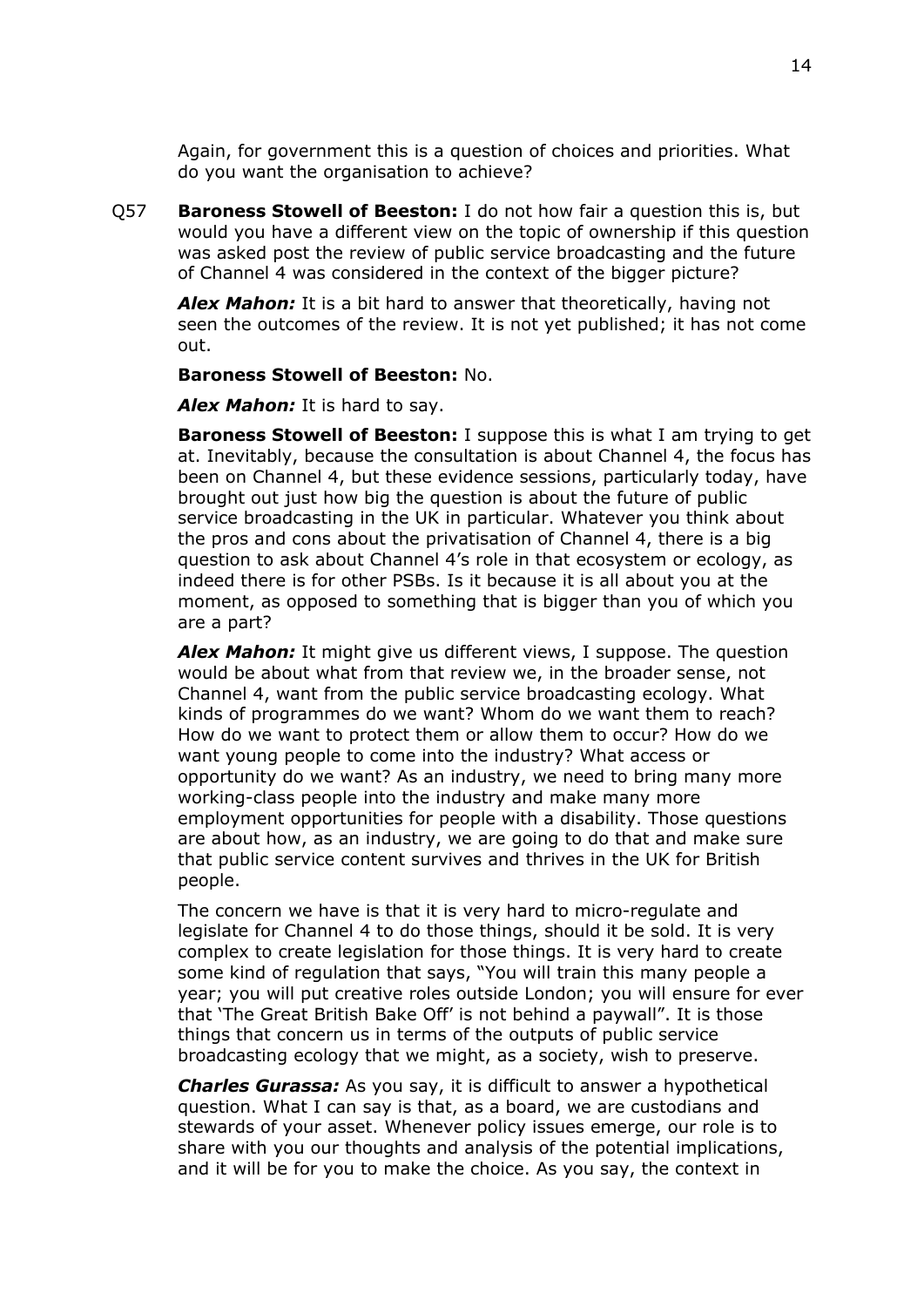which this has been set is the future ownership of Channel 4. It has not been about the future of public service broadcasting more broadly. If that were to come out, it would raise a whole series of questions. Our job will be to share with you our observations and analysis of the implications.

**Baroness Stowell of Beeston:** In such a circumstance, you may be more open to the question of ownership, if you could see how it related to the future of public service broadcasting.

*Alex Mahon:* It is possible.

*Charles Gurassa:* To be clear, we have never been closed to the issue. It is not our role to be closed. Our role is to share with you our analysis of the potential consequences, and it is then for you as owners to decide.

Q58 **Viscount Colville of Culross:** Good afternoon. We have heard an awful lot of talk about remit. Your remit demands innovation; it appeals to a diverse cultural society; it is educational; and it is distinctive. You in your submission said that under the current model the remit permeates the whole of programming. That is quite clearly the case, if you watch the channel.

However, Claire Enders came to us earlier and said that there was no reason at all why the remit could not be maintained by a private owner. In fact, she said they would be mad not to keep distinctiveness. After all, that is what makes people watch a channel: that they have something the others do not have to offer. Why on earth would that remit not be possible to maintain under a private owner?

*Alex Mahon:* I have two broad points to make. First, you are absolutely right to pick up that the sense of remit permeates all the decisions that are made. I know that some people say that sounds woolly, but let me give an example from the Paralympics, which is an easy one to pick on.

In Covid-ravaged times, we had to decide whether we would go ahead with the Paralympics. Would we still broadcast it? Would we still spend lots of money on it? We made the decision to stream all 16 sports live, which, as you will notice, nobody even did for the Olympics. We made the decision to spend money on having 70% of our presenters as people with a disability, because we thought it would impact viewers. We made the decision to send 80 people to Tokyo to cover it so that we could get a better flavour of things editorially and to have a lot of our crew with a disability. Those decisions were fundamentally uncommercial. They were all things that cost us lots of money. It lost us plenty of money.

We made decisions about commissioning "It's a Sin", or the show I mentioned from last night, "Cops on Trial" or, from last week, "The Man Putin Couldn't Kill". We made the decisions about those things because we think they are important for delivering our remit. You would not do those if you had switched the prioritisation of the organisation to be about commercial return above editorial.

You would absolutely do things that still fit with the brand. Of course, you would still do "The Great British Bake Off"; you would still do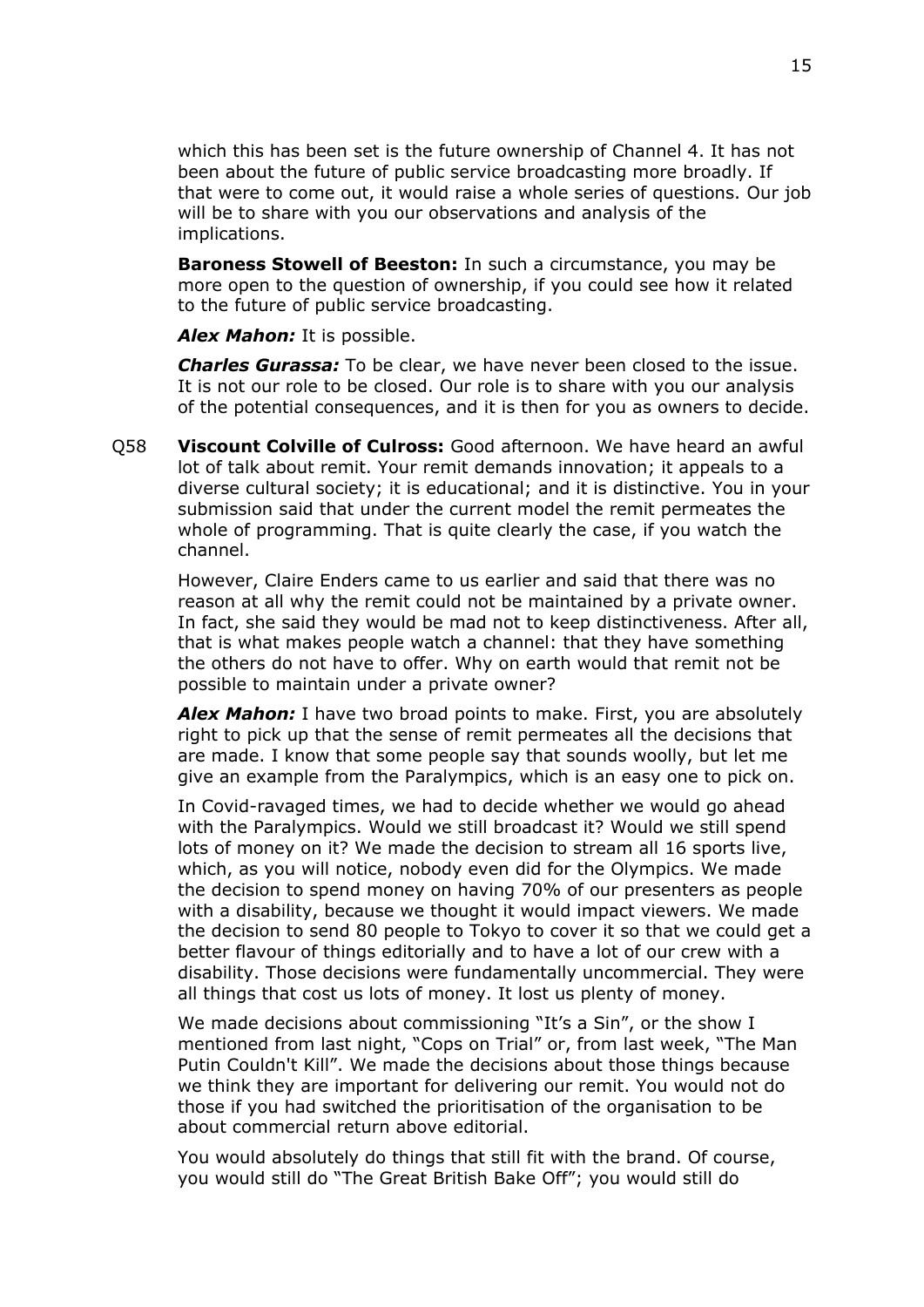"Married at First Sight". You would still do things that felt noisy and punchy with the brand, but you would not do a whole set of other things that we believe contribute to the social health and welfare of Britain. You certainly would not make "Help", a drama about our social history. You would never make that. That is definitely going to lose money. There is a set of things that are quite important that would disappear, and then there is a set of things that we do that are completely outside the remit, such as the training of young people that I talked about, which you would never do because they are not captured anywhere. We do those things because our remit permeates how we make our decisions.

**Viscount Colville of Culross:** In order to keep that distinctiveness, why would you not look at what happens with Sky? Sky has Sky Arts. That is not commercial; it is a loss leader, but it brings in a different sort of audience. Why would a private owner not be prepared to bring in distinctive and different programming, even if some of it is at a loss, to make sure that channel has a distinctive brand that separates it from everybody else?

*Alex Mahon:* You might do some things that are distinctive, but fundamentally you are there to make money. I have run private companies. We spend a higher percentage of revenues on content than any other commercial broadcaster across Europe. Why do we do that? It is because we believe in doing the new things, the little things, the interesting things and the things that might turn into something over time. We believe in working with talent who are not yet established. They tend to lose money, but that is how all the new writers, directors and performers come into our industry. You would cut those things.

**Viscount Colville of Culross:** Surely you would have Ofcom making sure that the new owner stuck to the remit, and to the idea that you have programming that is distinctive and that has interest for our culturally diverse society. Why could that not be enforced by the regulator on a privately owned channel?

*Alex Mahon:* That is the core of the question about the change in incentives. The things in the remit are relatively broad in how they are laid out. To some degree, outside of the direct quotas of certain hours of programming, they are down to the interpretation of the executives in charge. The switch is that at the moment we put the broad public service remit above making a financial return. The commercial money comes in to service the public good.

When you go to a private company, you switch those things. You deliver to the quotas. We have seen Channel 5, for example, reduce by 73% its news in peak time, because it has been able to. You are driving commercial returns. You minimise down in order to tick the box for those things you have to do when you are delivering a return for shareholders. There is nothing wrong with that, but that is what your driver is. For us, that is not the driver. It is about how we interpret the remit and whether we believe we are making a positive public impact.

*Charles Gurassa:* I would entirely support Alex on that. I have spent 42 years in the commercial sector. That is my background. Of that, 20 years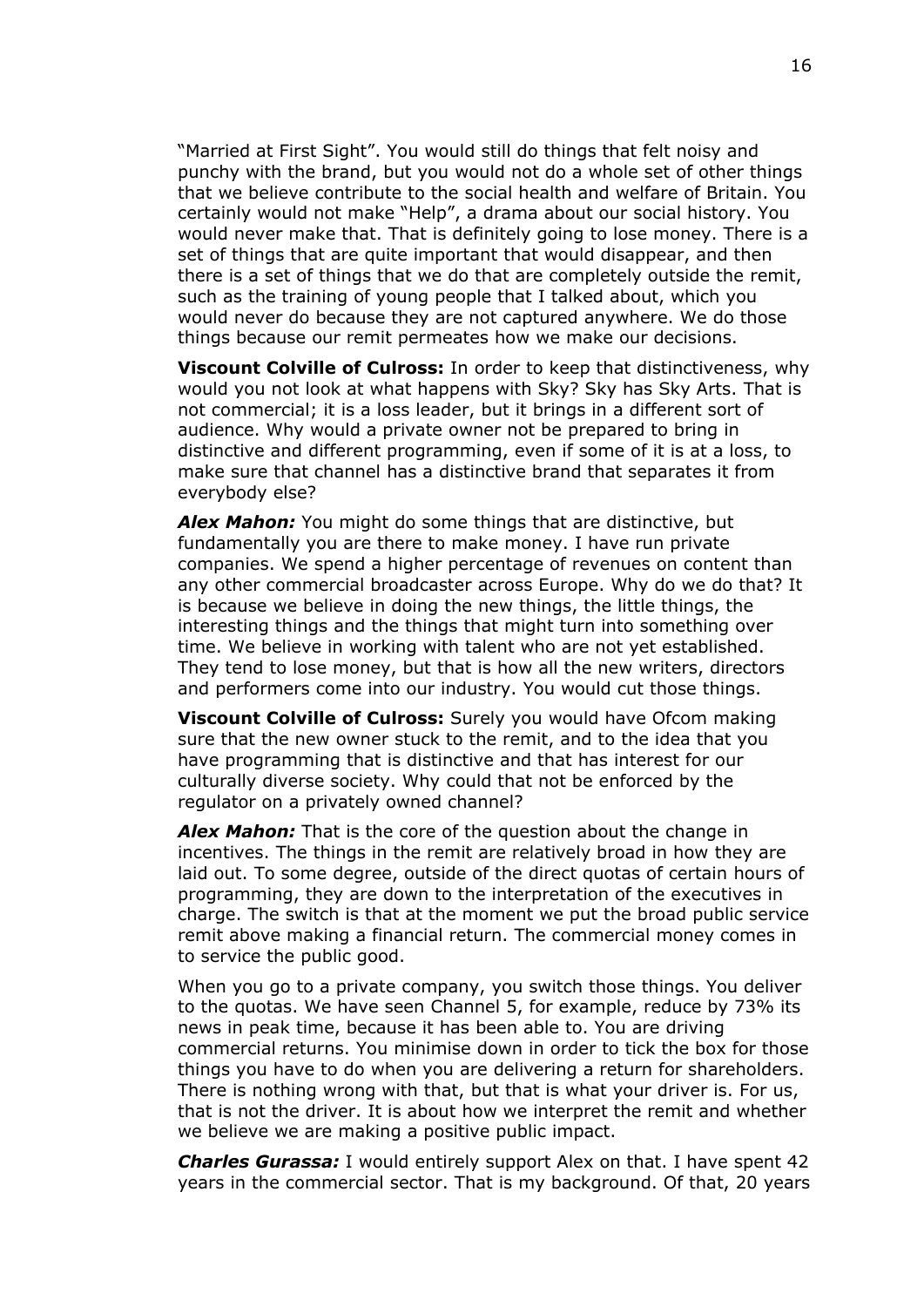was spent working for recently privatised business. They were right to be privatised, and they prospered in the private sector. They should never have been in public ownership, in my view.

It was very clear that our role in those organisations was to maximise the return for shareholders. Anything that potentially got in the way of that was under scrutiny. Some of it was removed early; some of it was removed over time; and for some of it we waited until the appropriate moment X years down the road, with new people in power, a new Government or new Ministers, and lobbied hard for the change. The team at Channel 4 starts each year by saying, "How do we deliver optimum public remit this year commercially?" not, "How do we optimise our commercial return and achieve the minimum level of remit requirement?"

If I look at it pragmatically, I am absolutely certain, if I had owned this business, we would not have done the Paralympics this year in the way we did the Paralympics. There would have been many less hours and much less coverage. There would have been some, but nothing to the scale, breadth and depth that happened. That is not a criticism; there are just different incentives at play.

**Viscount Colville of Culross:** What do you think about the idea of Lord Grade's that the main remit should be to be distinctively British? After all, in previous inquiries we have looked at the streamers. Even when the programmes appear to be based in Britain, they are aiming for a global audience. That is what the streamers are aiming for. Would not just trying to be distinctively British be enough to make you stand out and be an effective remit?

*Alex Mahon:* Are you suggesting that you would privatise the organisation, and then the remit that would have to be delivered, instead of the 15 remit points and 16 quotas, would just be to be distinctively British?

**Viscount Colville of Culross:** Yes, I would like your thoughts about that.

*Alex Mahon:* You might get a lot more union jacks. You could have a strong brand and a very profitable organisation, but probably with a very different calibre, quality and texture of output.

*Charles Gurassa:* Yes, that is right. The ability to interpret within that remit is huge and it is very different from what Parliament asks of us today. Today we are asked to look for new talent, to look for unrepresented voices and to take risk. None of that is necessarily required under that new banner. We could be very British without achieving any of that.

Being very British is really important; it is one of our core rationales, but the other parts of the remit go up to making it very distinct and very British. That is valuable. My observation is that we are very fortunate in this country that we probably have the richest media ecosystem of any country in the world. I do not mean to say, in a flag-waving way, "We are better".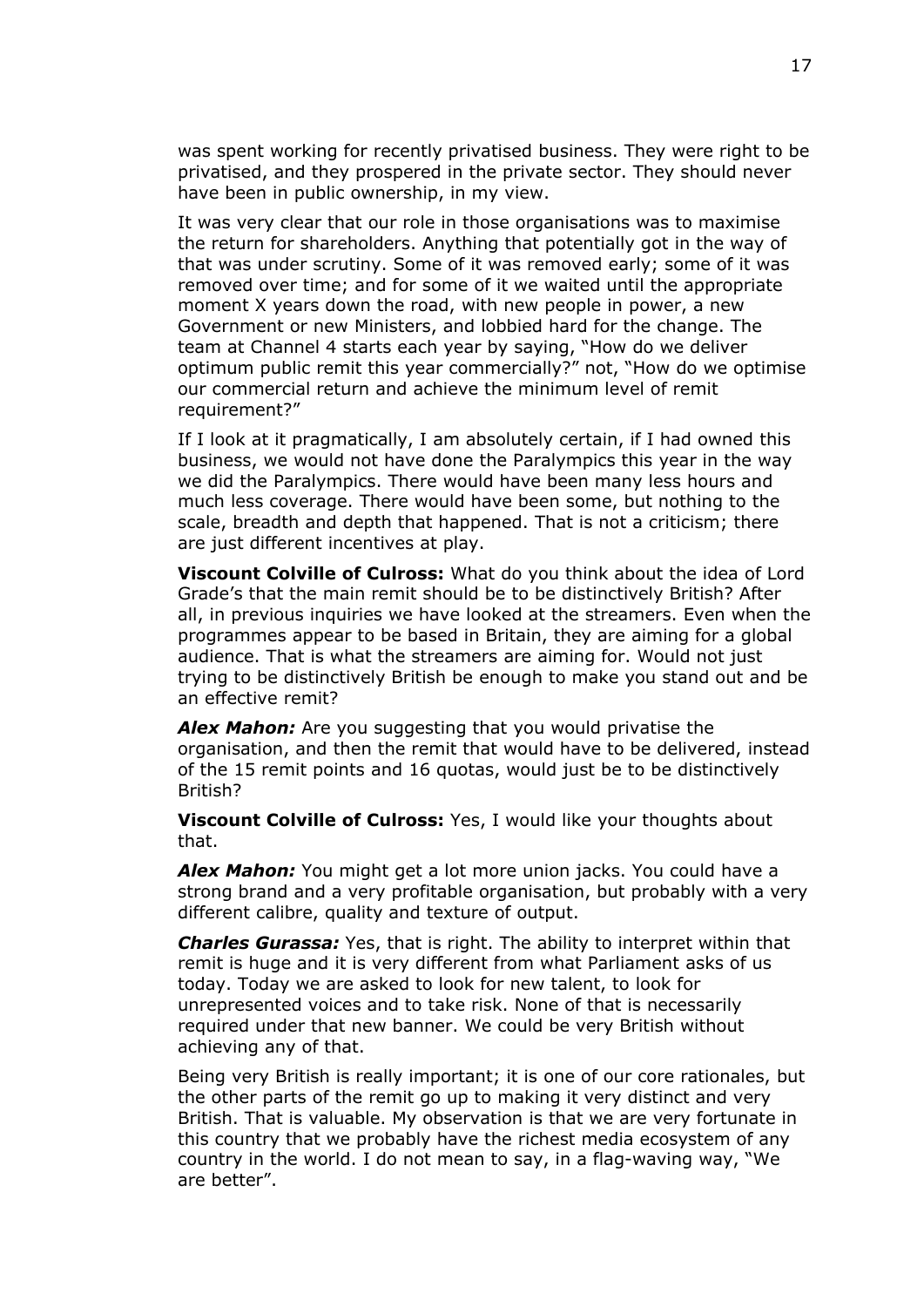As someone who has spent all his life travelling, I have not been in another country that has such a rich range of choice: global streamers, the BBC and strong commercial broadcasters such as ITV, Channel 5, Sky and Channel 4. It is a fabulous, fabulous choice that we give our viewing public, and much of it for free. That is a very important point that Alex made earlier. There are 8 million people who do not want to pay to watch television or who cannot afford to pay to watch additional television beyond the current requirement for a licence fee. We are in a fortunate position and we should treasure it.

Q59 **Lord Lipsey:** The bulk of what I was going to ask about was dealt with by Lord Vaizey's question. I want to raise something that both interests and puzzles me, and maybe it will interest and puzzle you.

There are a lot of people saying, "If it is going to be privatised, we must give it a really tough remit", or indeed, "If it is not going to be privatised, we must make the remit much more explicit and binding". I have my doubts as to whether the remit is what really matters. There is a case to be made that much more important is culture. What Channel 4 really has now is a culture that is distinctive. It is that that leads to the great ideas that lead to the great programmes. Nobody would be scared rigid in your organisation of asking, "What about making 'Help'?" It is a wonderful, extraordinary programme. Nobody else would have made it in that sort of timescale.

Therefore, I am asking where a bit of magic lies. Where does the magic of your culture come from? Might it be imperilled if there is some great change in ownership and remit that accompanies that?

*Alex Mahon:* Thank you, Lord Lipsey. This plays to the question you asked in the previous section about whether this risk is something you have to do. If you work at Channel 4—I am sure it was the same when all the other people worked there—there is something quite magical and special about the culture. It is not pixie dust, but there is something quite special about why people work there.

Despite the thoughts of David Elstein, they are not paid the most in the business. You are not paid what you would be paid in a purely commercial job. I know that because Netflix, Spotify and others steal my staff all the time with much more money, but people work there because they care about the public service impact. The principle of not being there for profit but being there for public service underlies that. Part of the culture is to make it a creative place that is full of innovation, is full of ideas and celebrates them and the impact they have.

Again, it goes to the question, "What are the incentives?" The incentives are about making that impact on UK society. That leads to trouble in some cases. It leads to brave programming, and it sometimes leads to programming that people ask questions about. That combination is quite magical in terms of the people it attracts. If you end up working at Channel 4, you care about all those things. You care about causing the right kind of trouble, about asking questions, about innovation and about creativity. That would change under a different model. It is not to say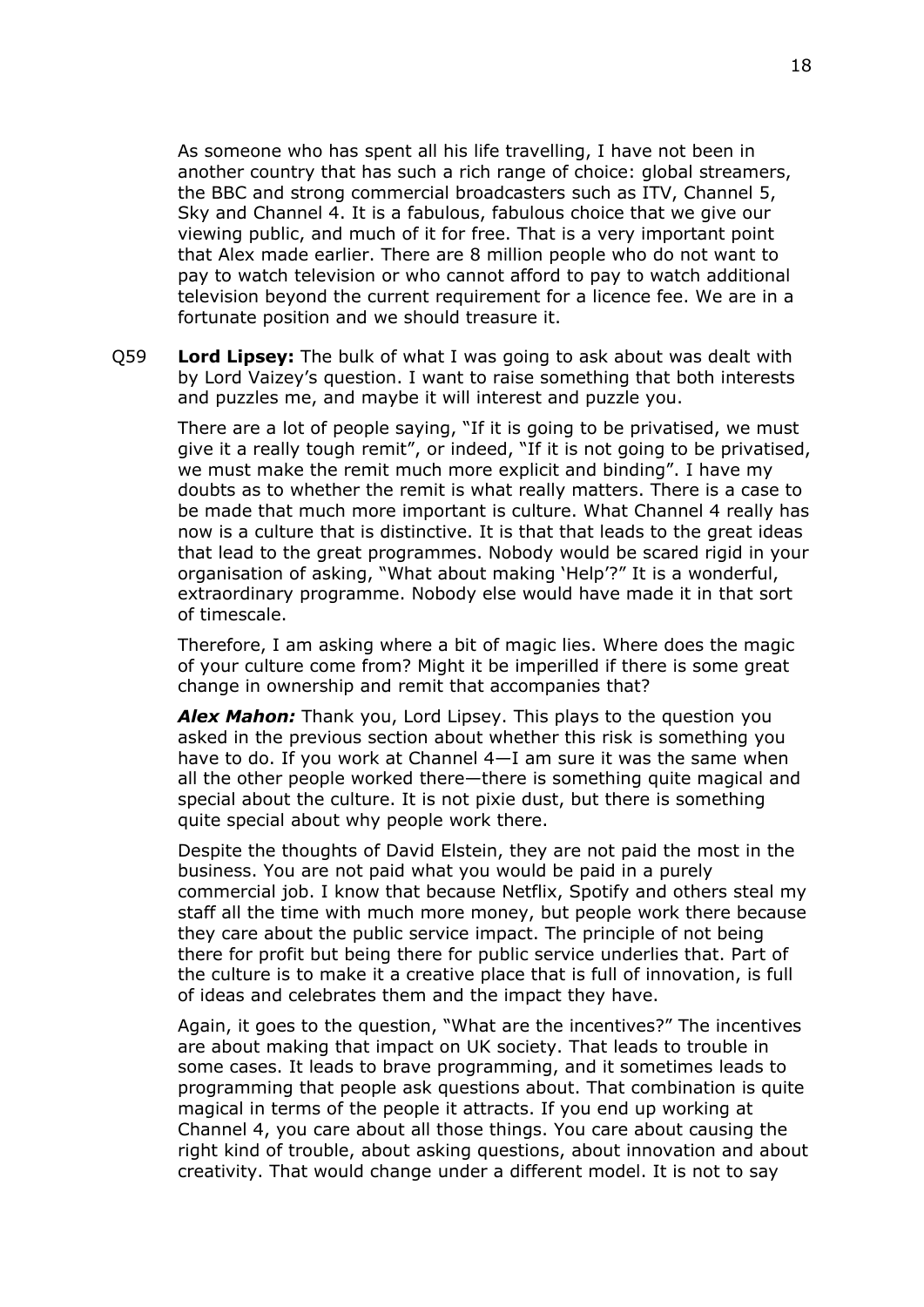that a different model would be right or wrong, but it would definitively change. You would not have that mix of creativity in programmes and people caring about the purpose of them.

It is broader than just the programmes. It is about people making choices about how to bring different people into the industry and change the mix of staff inside Channel 4. We had a day last month called Black to Front Day, where on the day all programmes were fronted by black talent, and we pushed to make the crews as close to 100% black behind the scenes as we could. We had all the adverts on the day reshot and done with black talent. You would never do that somewhere else; you would never have the bravery to come up with that idea. I did not come up with that idea; my staff did. That is something in the creative mix.

**Lord Lipsey:** Just to follow that up, it was suggested to me by someone in Channel 4, actually, that there is at present some difficulty in attracting, getting and keeping the best talent, largely because of the uncertainty caused by the Government's consultation. Do you recognise that thought?

*Alex Mahon:* That is absolutely true. The value of the brand, as remarked on by others, is intimately linked to the programmes, and that is intimately linked to the iconoclastic nature of the remit. They are all mixed together. When it comes to recruiting any senior staff member at the moment, I am asked to do the final chat and try to persuade them that it is going to be okay. I do my best, but that is really hard. It is really hard for people to take the risk when they do not have any clarity about the future of the organisation. It is the same for us in terms of doing partnerships or doing big deals right now.

There are pros and cons to being in public ownership. I totally accept that the Government have every right to look at this and ask questions about it; they should do. You should do, with a public asset.

Q60 **Baroness Buscombe:** I just want to be a bit brutal for a minute. We have just been through a really tough time with Covid. One of the few upsides has been that we have been stuck at home in front of our TV sets, our screens and all our different devices. I have discovered so much that I did not realise existed on our screens. The plethora of different programming across the world is extraordinary. I do not recognise what you are saying in some ways.

It was Luke Johnson about an hour ago who said that people do not know when they are watching Channel 4. They do not know what it is. When you cruise or surf—whatever you say—all the opportunities across the screens, you realise that the competition is huge. Michael Grade said earlier that your greatest asset is your brand. Why would anybody bother to buy you if they did not want to invest in all the good things that you do and make it even better? You are just saying that, as you are, you are very profitable; you are doing well. Why would somebody not want to help you make that even better?

Claire Enders talked about galvanising, not reducing, investment. She talked about new opportunities to try out different ways of creating a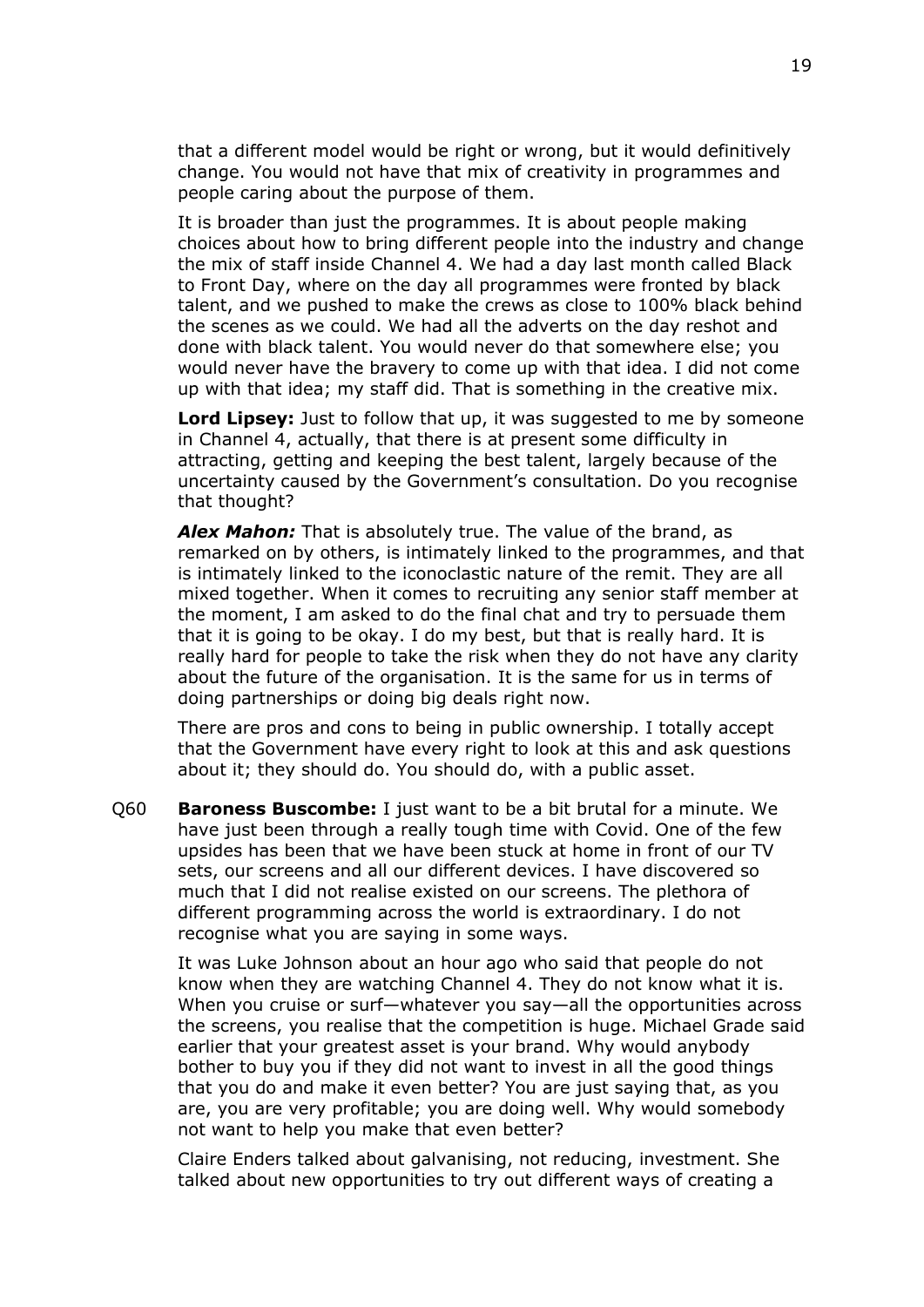different but much more sustainable future for these distinctive programmes that, over the past 30 or 30-plus years, have made Channel 4 what it is and could sustain it much better for its future, given that massive competition that is before our eyes, the wonderful and incredibly rich mix.

Many programmes that I have watched over the last two years are not necessarily making big profits. You tie the idea of privatisation to a very closed mind in terms of profit. I have worked for private companies. We do not always put profit first, because at the end of the day the best way to take something forward is to make it good: to make good content that people actually want to see. I am sorry. Do you have a response?

*Alex Mahon:* There are some very good questions in there. You are absolutely right: there is so much choice, and we are still—in that environment—growing. We are growing our top line 19%, we are £100 million up on revenues since 2017 and we are maintaining 23 minutes a day per person. That is spectacular and it shows the strength of our brand.

I do not have a closed mind to private companies at all. That is what I did for 20 years before this. I do not have a closed mind to making profits, and in fact that would in some ways be easier than this job. But you would make different choices. If I had taken this company private, the first thing I would do would be to pull out investment. I would not leave all that cash on the balance sheet. I would leave the assets there. I would definitely spend less on programming, because that is how you would drive a commercial return. We already spend far and away above market on programming.

It is incorrect to say that someone would spend more on programming. They might choose to exploit the brand elsewhere and to work out other ways of how to make money from it abroad. I absolutely agree with that. I believe it is incorrect to say that a different owner would invest more into the company in terms of programming.

**Baroness Buscombe:** Claire Enders is wrong.

*Charles Gurassa:* Yes, she is wrong. To your observations about content, the question is "What content?" There is lots and lots of content out there, but where is the British content?

**Baroness Buscombe:** It is on Amazon Prime: "Clarkson's Farm". It is happening.

*Charles Gurassa:* "Clarkson's Farm" is a great example. We could produce a "Clarkson's Farm" tomorrow. But who is going to produce "Help" or "It's a Sin"? Who is going to do the documentary regarding sexual abuse in the police force?

**Baroness Buscombe:** You keep repeating the same few programmes.

*Charles Gurassa:* Who is going to have an hour's news on at 7 pm? We have seen what Channel 5 has done. It has asked, "Can we reduce our news content?" It has done that, because it is not profitable. You are right: we could be private; we could be profitable. We could produce lots